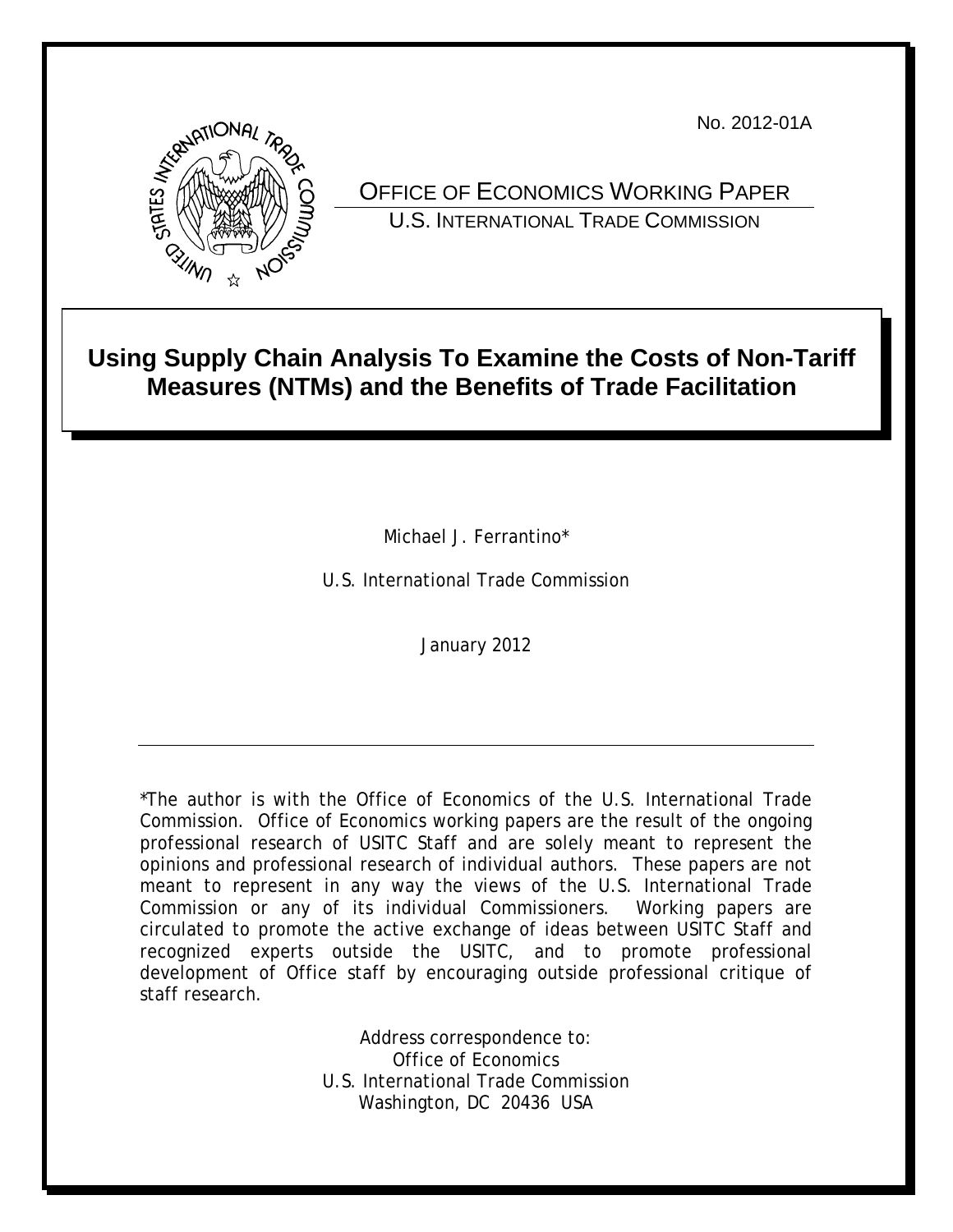## **Using Supply Chain Analysis To Examine the Costs of Non-Tariff Measures (NTMs) and the Benefits of Trade Facilitation**

Michael J. Ferrantino

U.S. International Trade Commission $<sup>1</sup>$  $<sup>1</sup>$  $<sup>1</sup>$ </sup>

## ABSTRACT

 It has become increasingly common to produce goods in a number of geographically dispersed stages linked by international trade. This tendency, known by names such as "production fragmentation," "processing trade," and "vertical specialization," has important implications for the analysis of non-tariff measures (NTMs) and trade facilitation. First, different types of NTMs or trade facilitation issues are naturally associated with different stages in the movement of goods. Different price gaps can be assigned to these stages, making it possible to decompose the overall amount of distortion and to prioritize the policies with the largest potential efficiency gains. Second, NTMs may accumulate in long supply chains, implying that their trade-distorting effects are greater for goods produced in a fragmented manner than for goods with simple production processes. There is evidence that trade costs are more important for high technology goods or goods undergoing several stages of processing. Issues with product standards may be particularly important for goods with long supply chains. The link between NTMs and supply chains also has implications for economic development and for the relationship between liberalization in services and goods

#### **1. Why supply chain analysis of NTMs?**

#### (a) The growing role of supply chains

In recent decades, it has become increasingly common to produce goods in a number of geographically dispersed stages linked by international trade. Such international supply chains have been

<span id="page-1-0"></span><sup>&</sup>lt;sup>1</sup> This piece represents solely the views of the author and is not meant to reflect the views of the U.S. International Trade Commission or any of its Commissioners. Helpful comments by Marc Bacchetta, Renee Berry, Cosimo Beverelli, and Danielle Trachtenberg are gratefully acknowledged. All errors and omissions remain the responsibility of the author.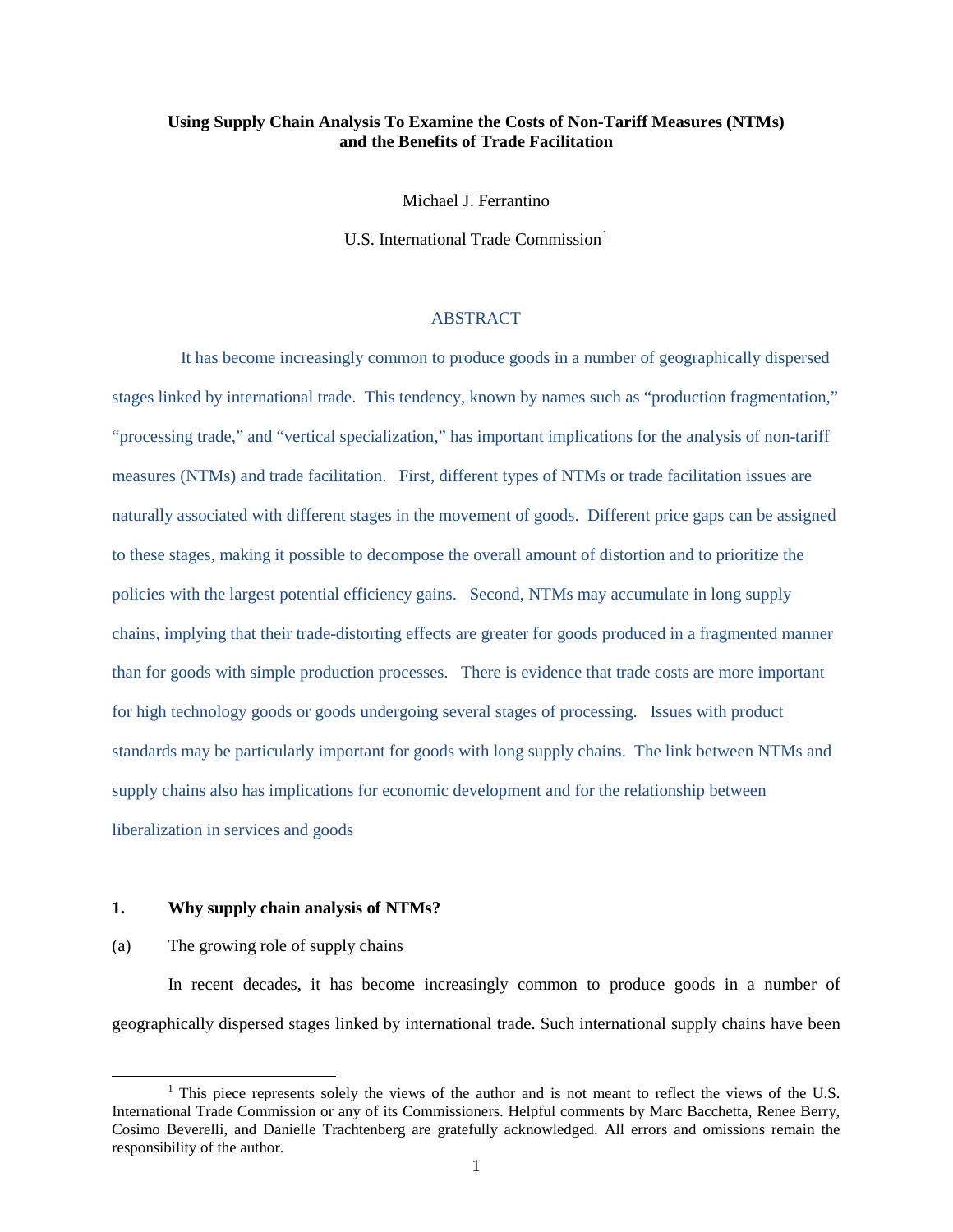described variously by economists as "production fragmentation" (Arndt and Kierzkowski, 2001), "processing trade" (Görg, 2000), "vertical specialization" (Hummels, Rapoport and Yi 1998), "slicing up the value chain" (Krugman, Cooper and Srinivasan 1995), or "the second unbundling" (Baldwin 2006). The implications of this global change in the organization of industry is that it takes many more export and import transactions to provide a single unit for final demand of complex goods like computers and automobiles than previously. While there are examples of production fragmentation going back to ancient times, <sup>[2](#page-2-0)</sup> the widespread adoption of this method of production and trade has a number of implications for how the world economy works today. These include reallocating the value added by trade among different countries depending on where they fit in the supply chain (Koopman *et al.* 2010) and, possibly, making international trade flows more sensitive to the business cycle, as demonstrated in the recent Great Recession and Great Trade Collapse of 2008-09 (Baldwin 2009).

## (b) The inseparability of price gaps, and the desire to prioritize policy efforts

At the same time, there is an increasing interest among policymakers in addressing barriers to trade other than tariffs, known collectively as "non-tariff measures" or NTMs<sup>[3](#page-2-1)</sup>. As tariffs have declined steadily since the 1940s, both in seven GATT/WTO rounds and in numerous unilateral, bilateral, and plurilateral liberalizations, government interventions to restrict imports have increasingly taken non-tariff forms. These include, but are not limited to, quantitative restrictions, technical barriers to trade, sanitary and phytosanitary measures, price-based measures, and so on.<sup>[4](#page-2-2)</sup> Quantifying the effects of these policies on world trade is challenging; indeed, NTMs have often been held to represent "murky protectionism"

<span id="page-2-0"></span> $\overline{\phantom{a}}$ <sup>2</sup>During the height of the Roman Empire, trade in marble and manufactures of marble linked various provinces in multi-stage production processes (Moore and Lewis 1999, pp. 255-260). The marble production chain was coordinated by the equivalent of today's multinational companies. Major quarries, often owned by the Caesars, operated in Egypt, Numidia (modern Tunisia and Algeria) and Bithynia, in the northwest of modern Turkey. Blocks and columns of marble were mass-produced on a prefabricated and standardized basis. The production of marble caskets or sarcophagi could involve several stages, with hollowing out taking place in Asia Minor (western Turkey) and finishing in Athens, Alexandria, or Beirut. The resulting products were exported throughout the Empire, differentiated for local tastes and customs.

<span id="page-2-2"></span><span id="page-2-1"></span><sup>&</sup>lt;sup>3</sup> The term "non-tariff measures" is often taken to be synonymous with "non-tariff barriers" (NTBs), the latter term being more common in the earlier literature. For the purposes of economic inquiry, I adopt "non-tariff measures" as relatively value-neutral, while "non-tariff barriers" may convey the connotation of trade policies which violate some negotiated or agreed norms.<br><sup>4</sup> For a categorization of NTMs see UNCTAD (2010, pp. 121-142).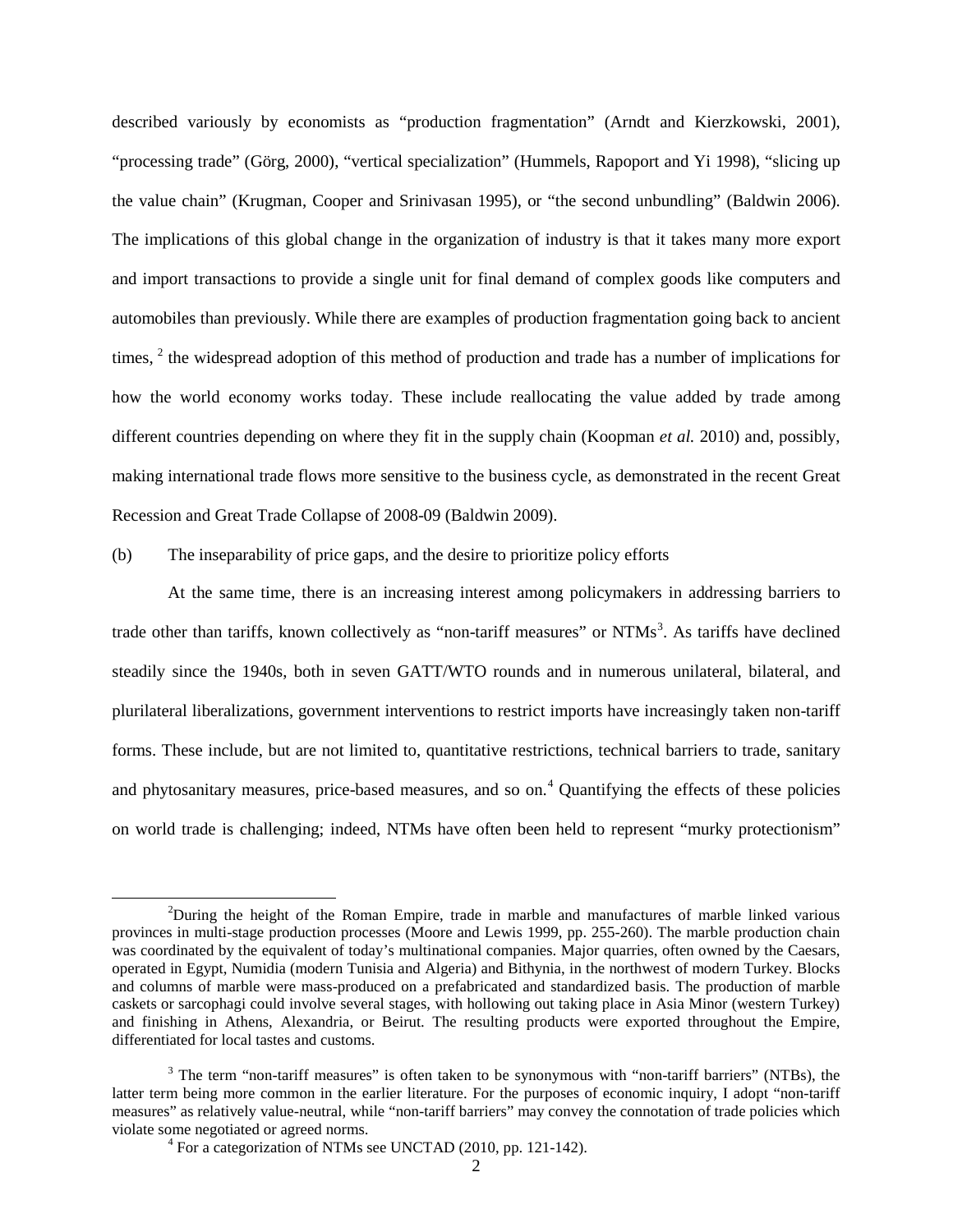(Baldwin and Evenett 2009), since, unlike *ad valorem* tariffs, they are not immediately associated with numerical measures of their impact.

Attempts to assess the trade impacts of NTMs have led to the development of the "price gap" or "tariff equivalent" method, which seeks to estimate the level of *ad valorem* tariff that would have an equally trade-restricting effect to the NTM in question. If country A is imposing an NTM, and its import price is higher than the "world price", this can be taken as evidence that the NTM is trade-restrictive. There are a number of issues involved in estimating the "world price" – should the CIF prices of other importers be used, or the FOB prices of exporters? Can transport costs be accounted for? More importantly, what about the effects of differences in quality on prices? These issues are more or less surmountable. Given sufficient data on export and import prices, tariffs, and transport margins,<sup>[5](#page-3-0)</sup> it is possible to do a reasonably good job of estimating price gaps.

An alternate method of assessing the impact of NTMs is to estimate "quantity gaps"  $-$  i.e. are actual trade flows in the presence of the NTM less than expected trade flows, as estimated by a statistical model of trade, such as a gravity model? Quantity gap estimates are essentially the dual of price gap estimates. While price gaps are often preferred on a number of grounds, $6$  quantity gaps are particularly useful when the NTM is absolutely prohibitive, so that no prices are observed, or when the product is highly differentiated, so that unit values are either not observed or not particularly informative.

However, there are problems in moving from estimates of price gaps or quantity gaps to recommendations to policymakers. It is notoriously the case that when there is a preference to restrict imports, multiple NTMs may be in place. Indeed, exporting firms, or governments negotiating on their behalf, may remove one NTM only to see new ones emerge, leading to what is often called the "whack-a-mole" problem.<sup>[7](#page-4-0)</sup> When there are multiple NTMs in place, it is natural for policymakers to want to know

<span id="page-3-0"></span> $5$  Transport costs must be subtracted from the price gap in order to identify the residual potentially attributable to NTMs. Since the CIF and FOB prices usually used to calculate the price gap do not include tariffs, an additional adjustment for the tariff is unnecessary or superfluous. See Linkins and Arce (1994), Deardorff and Stern (1998) and Ferrantino (2006) for information on the price gap method.

<span id="page-3-1"></span><sup>&</sup>lt;sup>6</sup> Ferrantino (2006, pp. 20 and 69). <sup>7</sup> "Whack-a-mole" is a children's arcade game in which the player strikes rodents on the head with a mallet only to have them pop up again repeatedly. See Tilton (1998) for an example of multiple NTMs in practice. See also Ferrantino (2011).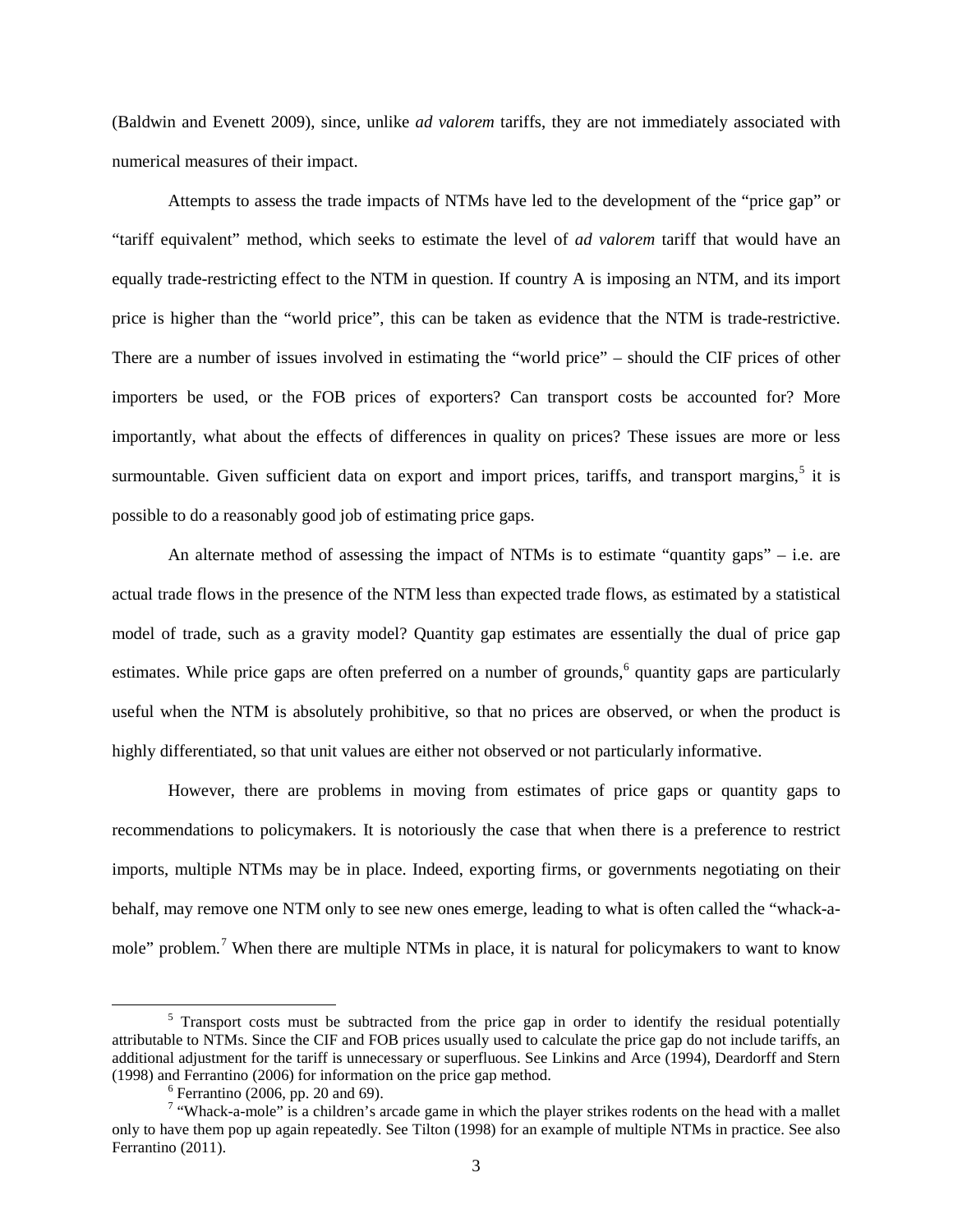which are more restrictive or more important. Suppose that an imported product is affected simultaneously by non-automatic licensing, a technical standard, and slow customs procedures. The total effect of such procedures is estimated to be represented by a tariff equivalent of 50 percent. Is it possible to decompose the tariff equivalent, so that we can say, e.g. that non-automatic licensing has a 25 percent *ad valorem* equivalent, the technical standard 15 percent, and customs procedures 10 percent? Such a decomposition would be very useful in prioritizing policy efforts, and targeting interventions to the most severe problems first.

In principle, price gaps cannot be so decomposed. Since there is only one distorted domestic price and one world price (after appropriate adjustments to each), there is only one price gap. No further information is available. If there are multiple policies, their individual and specific impact on the distortion in question is unknown. Indeed, it may be that one or more of the policies are binding constraints – there may be a key policy which, when removed, gets rid of most of the distortion, or it may be necessary to reform the whole set of policies in order for anything observable to happen in the market place. The same objection applies to quantity gaps in the presence of multiple NTMs – there is only one actual quantity observed in the market place, and one estimated quantity, and thus one non-decomposable quantity gap.

## (c) The possibility that NTM effects may cumulate in supply chains

In 2006, I proposed that NTMs could be decomposed by the study of goods as they move through supply chains.<sup>[8](#page-4-1)</sup> The idea is to follow a typical exported good from its location of production (ex-farm or ex-factory) through multiple steps in the process of shipping and delivery. For example, goods once produced are moved to the export port; handled in the export port; moved internationally by water, air, or road; handled in the import port; cleared through customs, paying any applicable duties; moved in the import market; and subject to wholesaling and retailing. At each stage in the process the price of the good increases, as additional costs are imposed (Figure 1). Moreover, the costs associated with each move through the supply chain can now be separated into their constituent parts. Different policies and practices apply to each part of the supply chain. For example, market distortions in international shipping

<span id="page-4-1"></span><span id="page-4-0"></span> <sup>8</sup> Ferrantino (2006, p. 38).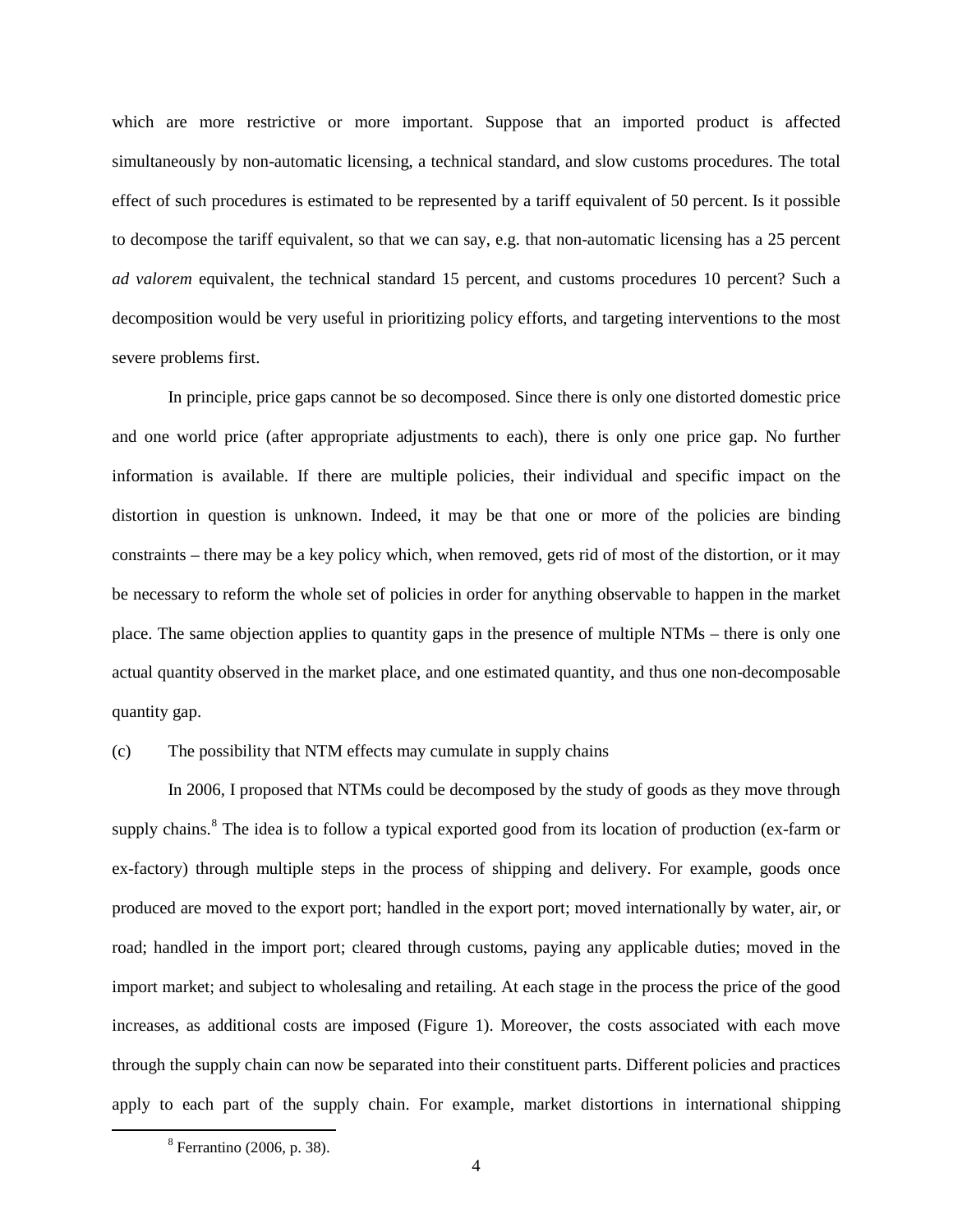specifically affect the difference between the FOB and CIF prices; import customs procedures affect the difference between the CIF price and the landed duty-paid price, and restrictions on the size or hours of retail operations in the importing country affect the difference between the wholesale and retail price. Thus, it is possible at least in principle to have a common metric to compare the restrictiveness of different types of NTMs.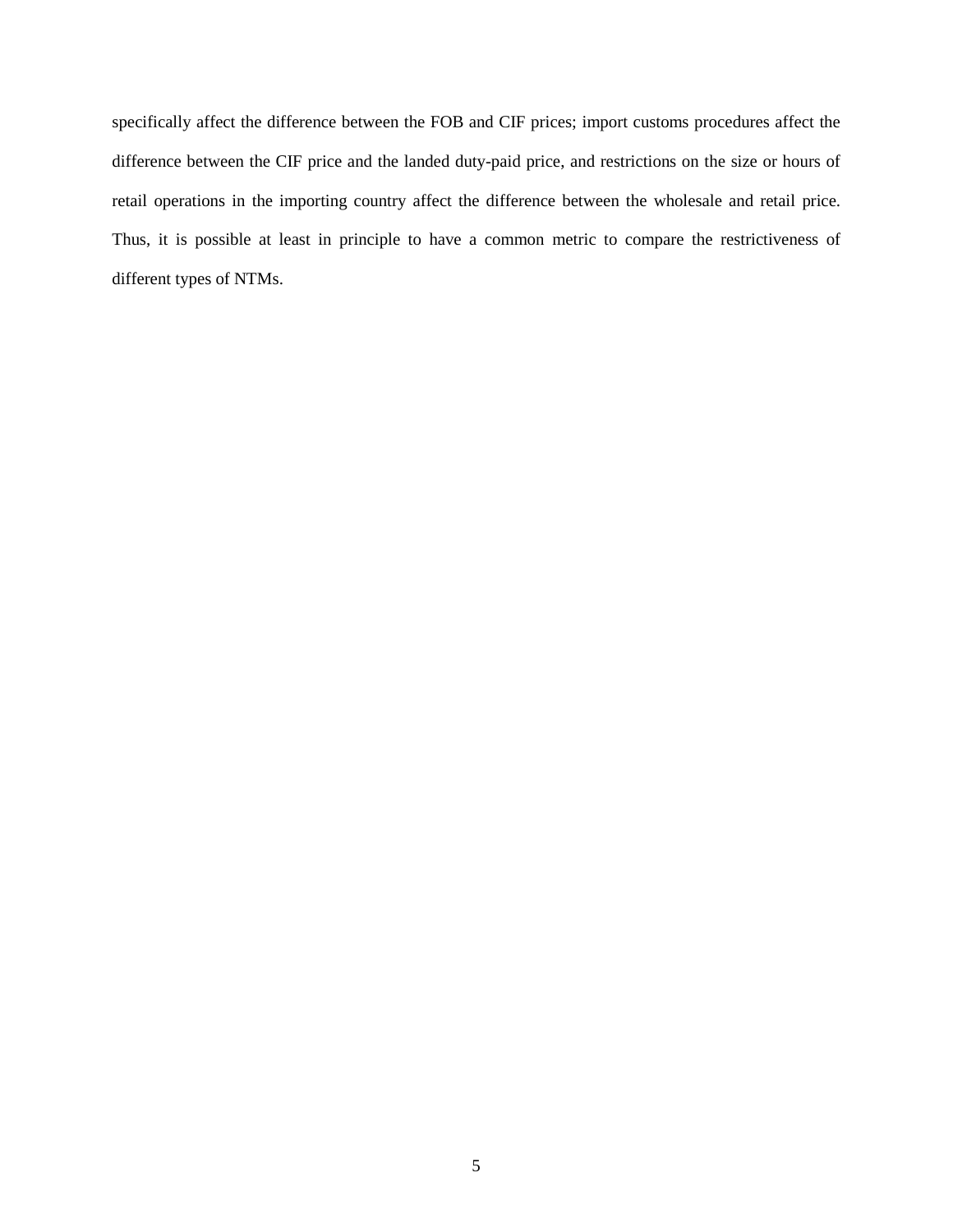## **Figure 1.**

## **Traded-goods prices along the supply chain[9](#page-6-0)**



Some costs, such as those associated with land transport to export or port procedures, may not represent NTMs as usually conceived, but may be amenable to trade facilitation interventions. Another advantage of a supply chain framework is that NTMs, which raise prices of traded goods, and trade facilitation efforts, which should lower prices, can be compared using a common metric. Indeed, this reflects the general point that NTMs and trade facilitation can be analyzed with similar tools.<sup>[10](#page-6-1)</sup> For example, inefficiencies in customs procedures are sometimes thought of as NTMs and sometimes as trade facilitation issues. Since this framework reveals the comparability of NTMs and trade facilitation, it does not matter what one considers them – improving customs procedures reduces a distortion.

The limited available evidence suggests that total markups along the supply chain can be substantial. In one widely-cited exercise, Anderson and Wincoop (2004) estimate that among developed countries, the typical cost increase from the factory in an exporting country to the retailer in the importing country amounts to 170%, consisting of 21% transportation costs, 44% border related trade barriers, and 55% retail and wholesale margins  $(1.21*1.44*1.55 = 2.7; 2.7 - 1 = 1.7$ , for a markup of 170 percent). The

<span id="page-6-1"></span><span id="page-6-0"></span><sup>&</sup>lt;sup>9</sup> For an algebraic representation of Figure 1, see Ferrantino (2006, Annex 1). <sup>10</sup> Dee and Ferrantino (2005), Ferrantino (2006), Shepherd (2010).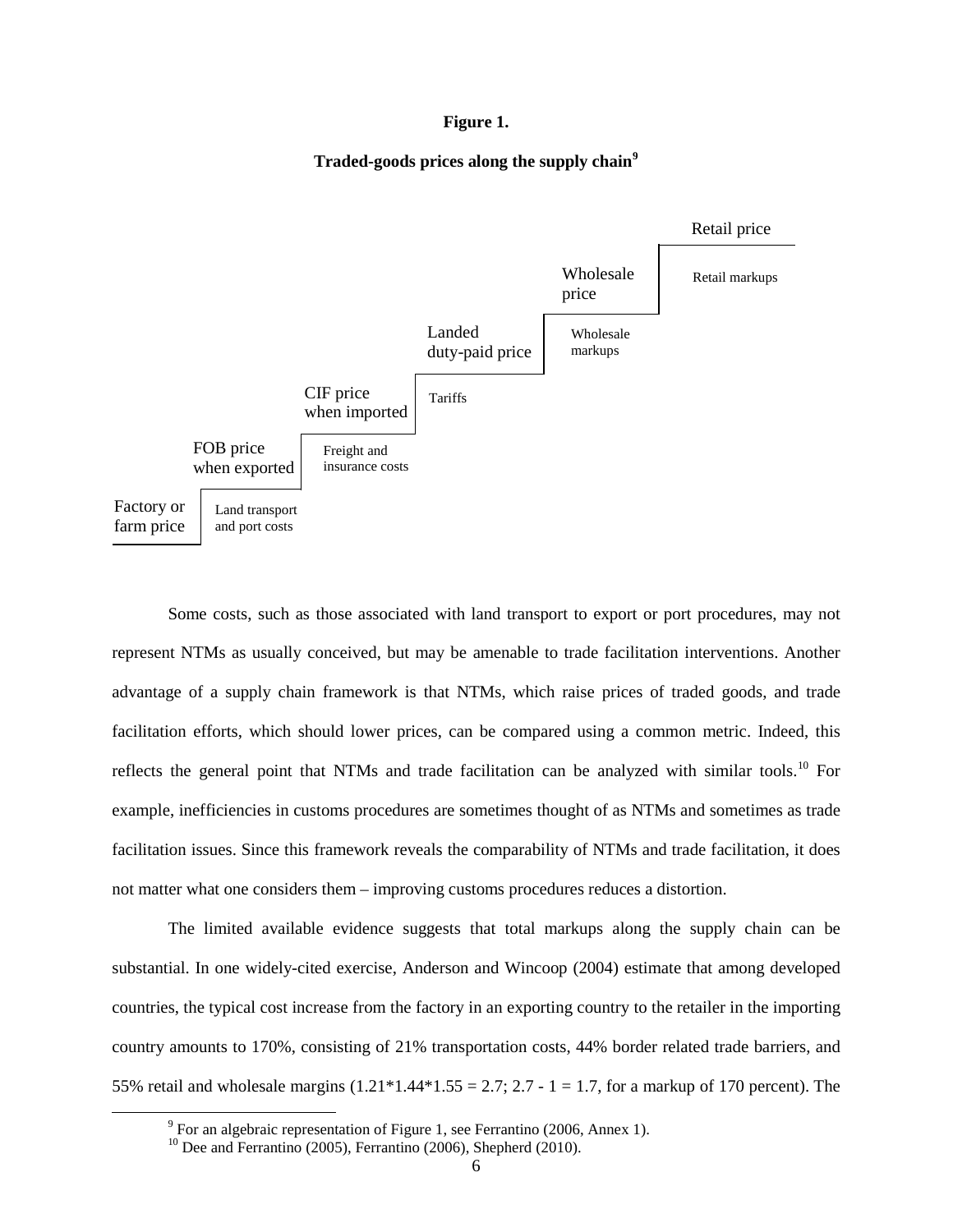44% markup may include tariffs, NTMs and "natural" barriers, sucyh as different languages, information costs, and the transaction costs associated with using different currencies. An even higher estimate is given by Feenstra (1998), citing Tempest (1996), which suggests that the mark-up on Barbie dolls produced in China and sold in the United States is on the order of 900 percent.

While some of the costs associated with international trade are unavoidable, others are associated with policy-induced distortions or technological inefficiencies. Thus, it should be possible in principle to compare actual costs at each step of the supply chain with best-practice costs, consisting of necessary marginal costs of processing the goods in the absence of rents, and with efficient use of technology (Figure 1). The differences at each step can be attributed to step-specific NTMs, or to unresolved trade facilitation issues. Some of these will have rents associated with them which accrue to specific actors, while others represent pure inefficiency. With a supply-chain decomposition, it would be in principle possible to identify where the greatest rents and inefficiencies are, and to identify policy priorities which are most likely to expand trade and benefit both producers and consumers of traded goods.

In principle, the price increase at each step should include not only the monetary costs of moving along the supply chain, but the costs associated with the time of waiting. Since Hummels (2001), it is well-established that the delays experienced by traders are perceived as costly, as evidenced by the willingness of traders to pay more for faster air freight as opposed to slower water freight. Thus, they can be expressed as a tariff equivalent. Furthermore, these delays vary from product to product (Hummels *et al.* 2007). Given measures of the delays associated with exporting and importing, such as those in the World Bank's "Doing Business" indicators for trading across borders, it is possible to simulate the effects of reducing those delays (Minor and Tsigas 2008). Moreover, time costs vary widely along inefficient transport corridors, often including an unpredictable "long tail" of very slow transit times (Arvis, Raballand and Marteau 2010; Christ and Ferrantino 2011). Thus, the uncertainty of time costs ought to be considered along with the mean transit time.

The discussion that follows will consider the types of costs, both monetary and time costs, associated with traveling through each step of the supply chain, as well as the types of costs and delays attributable to policy. These policies may include NTMs as traditionally conceived, inadequacies in trade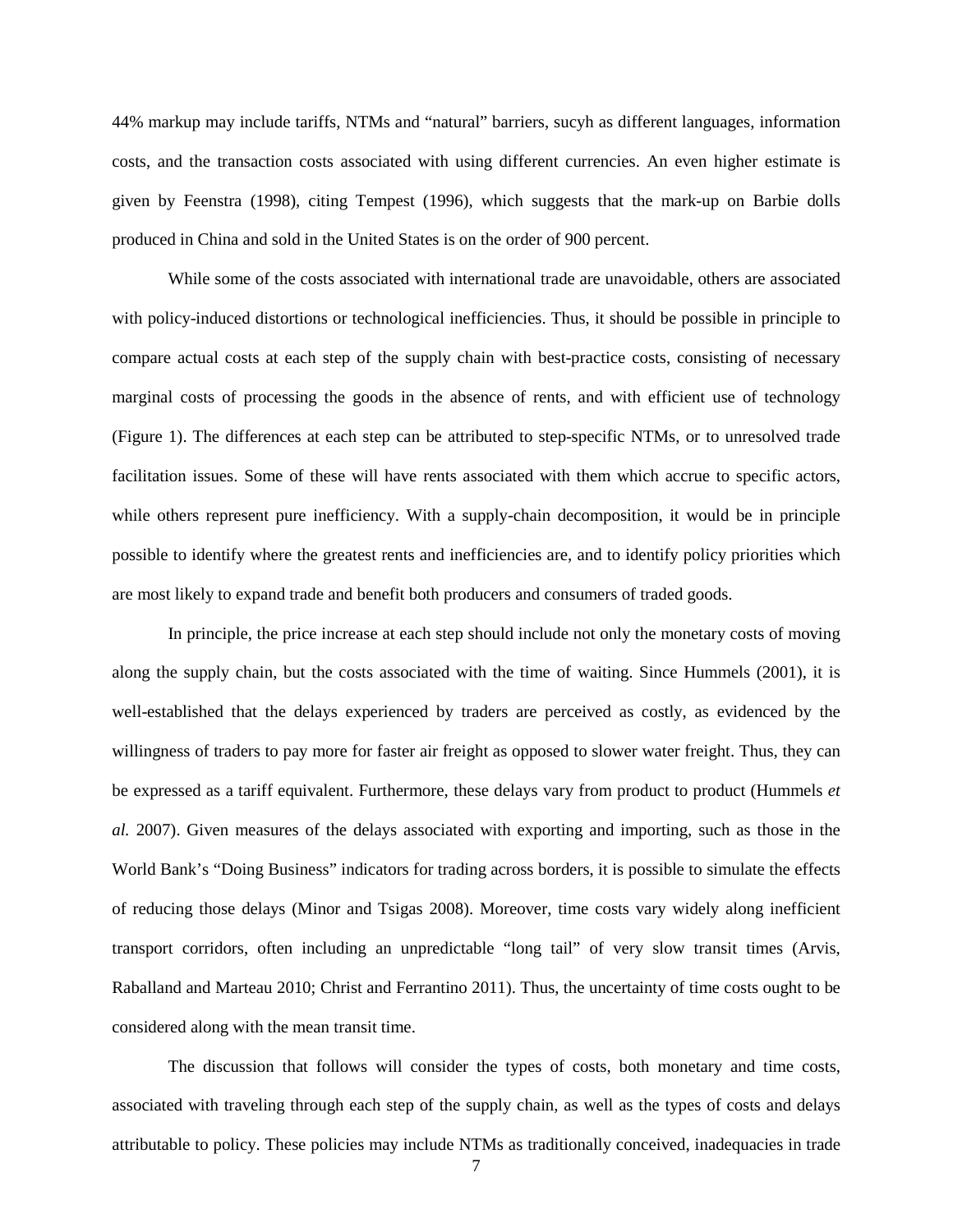facilitation, or other types of policies insofar as they add to the costs and time associated with an international transaction. Such a framework could be used in a case study following a particular good through various stages of the supply chain. The result of such a study would be to identify those costs of moving goods which are technologically necessary, those which are due to technical inefficiency (such as poor roads), and those which are imposed by policy. The sum of the policy-induced costs along each step of the supply chain would amount to the NTM price gap as traditionally conceived, decomposed by the type of policy involved. Both the policy-induced costs and the technical inefficiencies would potentially be amenable to policy interventions that would reduce the overall price and time gap between exporters and importers and expand trade.

The quantitative illustrations of the effect of NTMs on supply chains in this paper frequently draw on metrics developed in the study of trade facilitation and transport costs. This is for both a general and particular reason. First, the analysis of NTMs and trade facilitation is largely analogous, since one examines factors that make trade more difficult and the other considers policies that make trade easier (Dee and Ferrantino 2005). Second, the transport cost and trade facilitation literature has developed several metrics which allow the amount of trade costs in many countries to be compared, such as the cif/fob margin and the Doing Business Trading Across Borders data. Similar broad comparisons of trade costs associated with SPS, TBT, non-automatic licensing or other NTM policies are not at present available due to challenges in quantification. The examples presented here can be extended to the analysis of specific situations in which measures of the impact of specific NTMs are available.

## **2. The stages of a supply chain, and policies and technologies corresponding to each**

## (a) A linear supply chain

Let us consider first the case of a good which is produced in a single location in the exporting country, such as an agricultural good or a carpet, and simply moved from place to place until it reaches the consumer in the importing country, following the steps illustrated in Figure  $1<sup>11</sup>$  $1<sup>11</sup>$  $1<sup>11</sup>$  One of the insights

 $11$  The number of points in the supply chain at which prices and costs can be evaluated is not limited to those listed in Figure 1. Subramaninan, Paludetto and Yee (2007, pp. 61-62) identify 13 points between "ex works"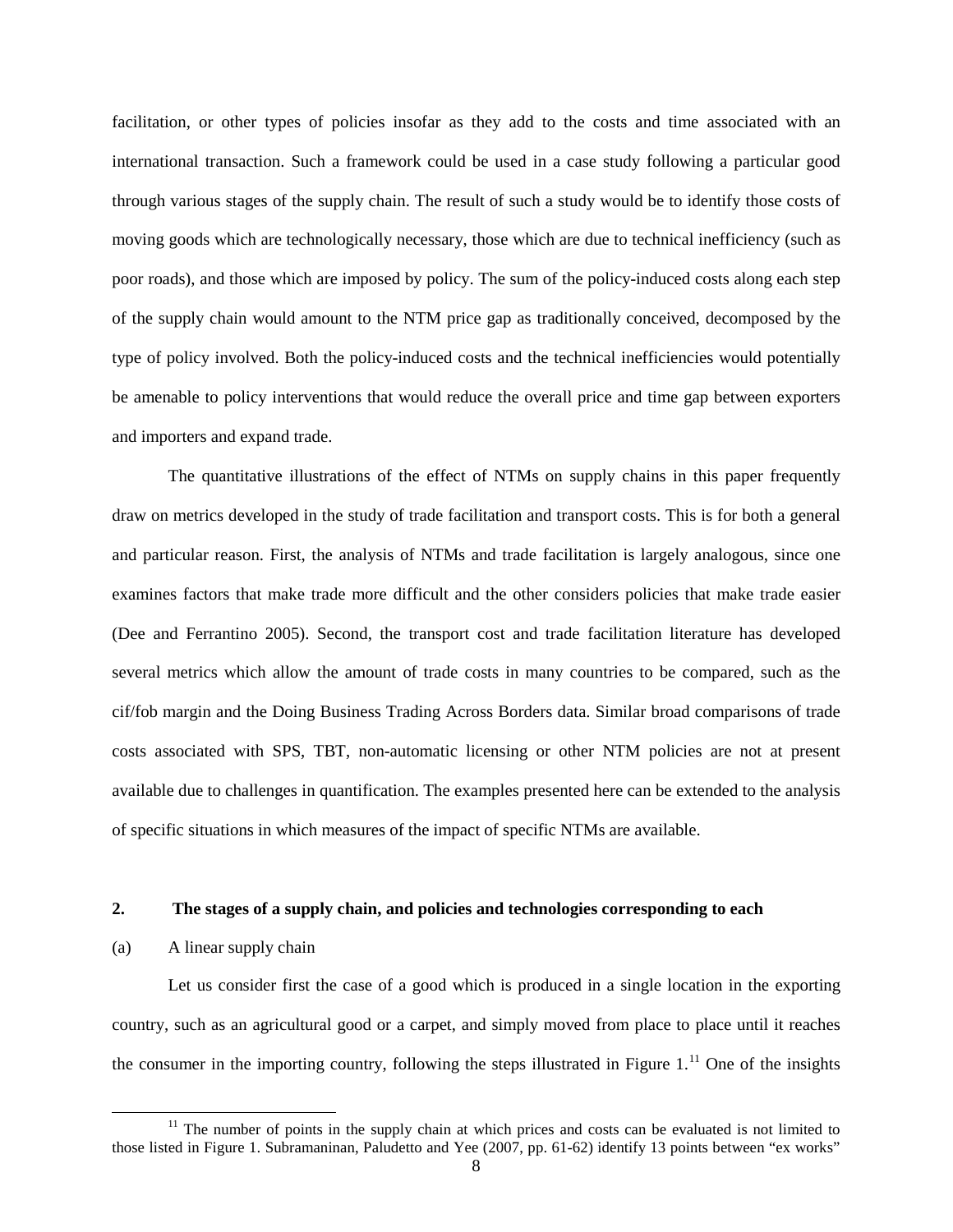derivable from the supply chain approach is that there may be market power exerted at various stages along the supply chain, with each transfer point representing a bilateral monopoly or bilateral oligopoly. The difference between the retail price the consumer in the importing country pays and the ex-farm/exfactory price, minus all necessary average costs for logistics, equals the total amount of rents extractable along the supply chain. Exertion of more market power at any point along the supply chain squeezes rents at other points along the supply chain, as well as increasing the overall "Barbie-doll" markup between the original producer and the ultimate consumer.

#### *(i) Ex-farm/Ex-factory*

l

The good leaves the farm or factory at an ex-farm or ex-factory price, which may represent the average cost of production or may itself include a markup if the producer has market power. The costs of production themselves may be influenced by NTMs or other aspects of trade policy. For example, compliance with TBT or SPS measures in the importing country may involve changes in the production process that are costly. The additional costs required to meet a product standard in an importing market may be considered to be part of the NTM price gap embodied in the costs of production. There may also be separate production processes for an export market, to which an NTM applies, and the domestic market, to which it does not. One example of this is a farmer who grows GMO grains in one field, for Western Hemisphere and Asian markets, and non-GMO grains in another field, for the EU market. A similar problem exists for rules of origin;<sup>[12](#page-10-0)</sup> for example, an apparel producer in Mauritius may maintain separate production lines, one with cloth satisfying the AGOA rules of origin for export to the United States, and one with Chinese-origin cloth for other markets. In such cases the difference between the NTM-compliant and non-NTM compliant costs, plus any costs of maintaining separate record-keeping and inventories, may be considered as part of the NTM price gap embedded in the product price.

<span id="page-9-0"></span><sup>(</sup>labeled in Figure 1 "ex-farm/ex-factory") and "delivered duty paid" (corresponding approximately to "landed duty paid" in Figure 1) at which the costs and responsibilities between the buyer and seller can be divided differently. See also the discussion of import port procedures, below.

<sup>&</sup>lt;sup>12</sup> See Krishna (2006) for a theoretical exposition, and USITC (2009b, pp. 4-35), for a discussion of fabric switching in Mauritius.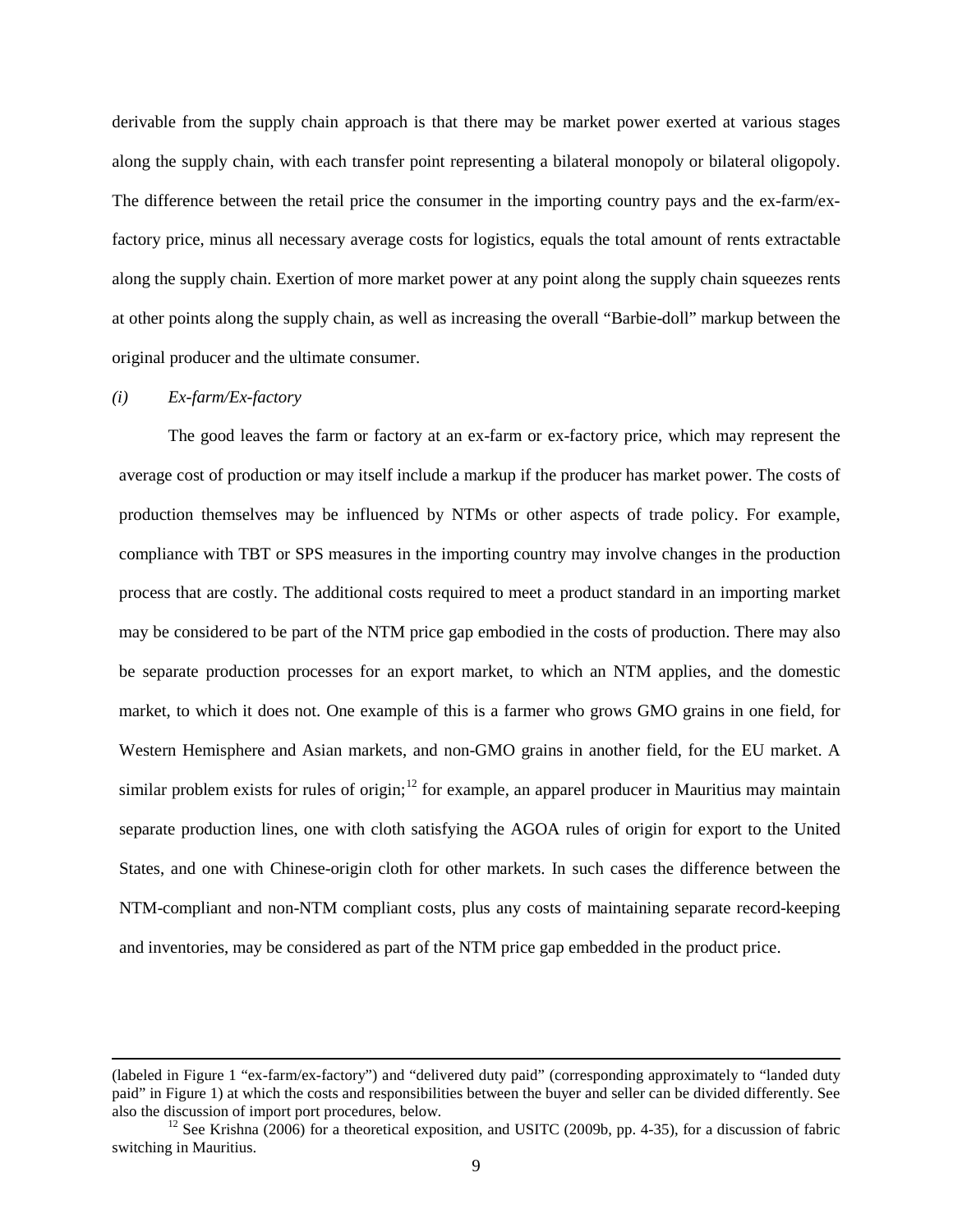## *(ii) Movement to port*

In an undistorted market, with competition among trucking companies, the difference between the ex-farm/ex-factory price and the price at the port gate should equal the average cost of providing trucking services along the route in question. Such costs may be high both for natural reasons, such as landlocked status or difficult terrain, and for artificial reasons such as lack of competition among trucking companies. The monetary costs of trucking alone are on the order of 10-50 percent of the ex-farm price for most exports from the Central African Republic, Chad, and Zambia. The time costs associated with road transport alone are higher, as high as 166.8 percent for cotton exports from Chad (Christ and Ferrantino 2011). Some of these costs are due to geographic difficulties in remote locations. Additional costs may arise due to the cartelization of trucking services (Arvis, Raballand and Marteau 2010), which is widespread in sub-Saharan Africa and which interacts with physical difficulty of transport – roads which flood or break axles reduce the number of trucking companies willing to travel down them, which in turn makes it easier for the companies willing to serve the market to collude. Both the physical difficulty of transport and the cartelization of transport may be addressed by policy – the former by investments in infrastructure, the latter through competition policy and market-based reforms.

## *(iii) Export procedures*

<span id="page-10-0"></span>Export procedures may take place at a seaport, airport, or land crossing. If we consider the example of a seaport, which is still the most common case, these procedures consist of warehousing, yard procedures such as stacking of containers, loading of ships, and various bureaucratic formalities. Some of these are analogous to import port procedures and will be discussed in more detail under that heading. Port warehousing is often in short supply in developing countries, increasing its cost when it is available or causing time delays which have a tariff equivalent. In many cases, trucks are used as makeshift warehouses with the associated risk of theft of cargo. Thus, improvement of warehousing by port authorities has a tariff (or more precisely, export tax) equivalent in terms of both cost, time, and uncertainty. Bureaucratic procedures associated with exporting are generally less than those associated with importing, because export taxes are less often collected then customs duties. Nonetheless, such procedu1res can cause a non-trivial burden on exporters. A recent survey of traders in six developing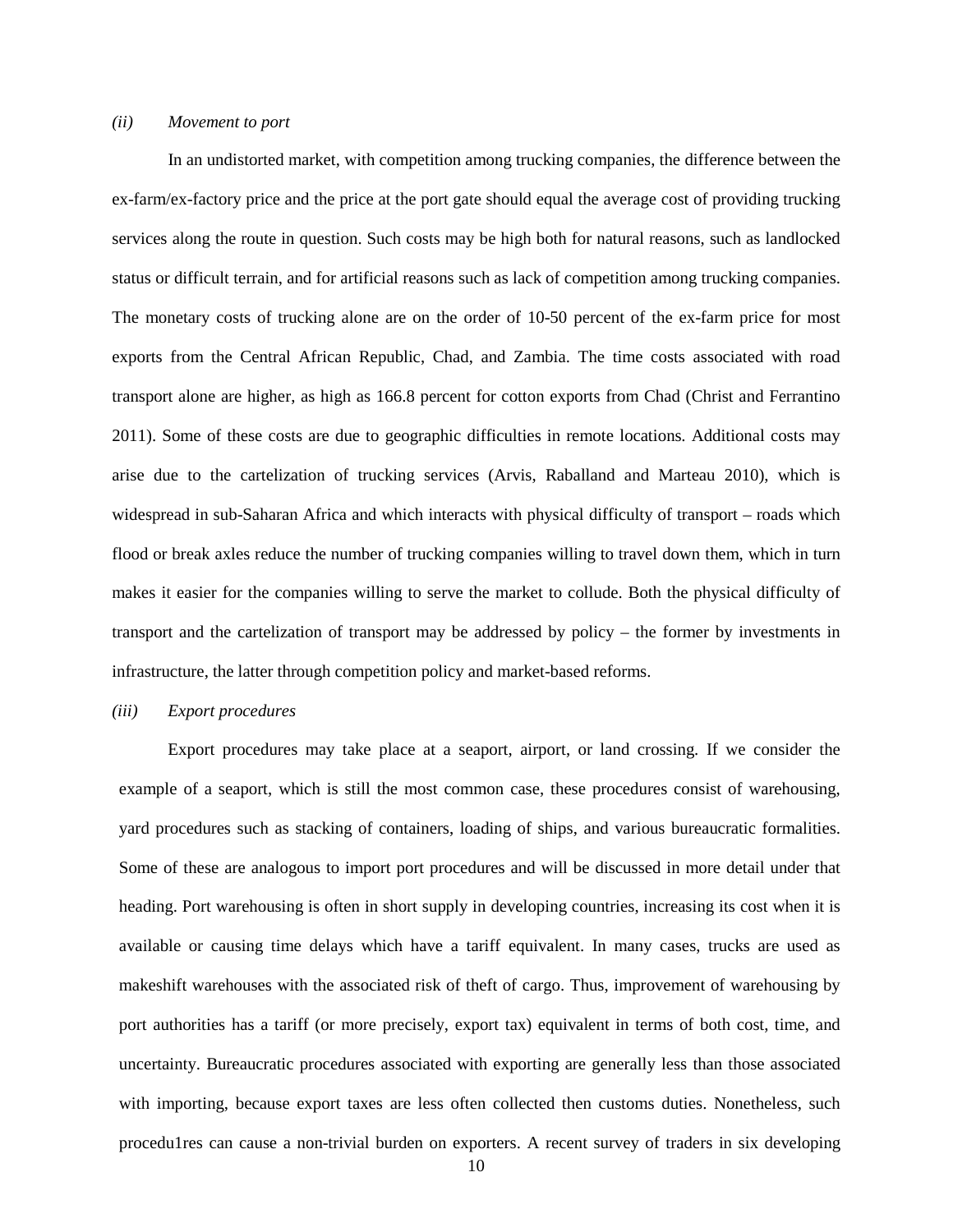countries,<sup>[13](#page-11-0)</sup> conducted by UNCTAD and ITC-Geneva, identified 6,225 cases of NTMs, of which approximately 2.6 percent (about 160) were related to export procedures (Basu, Kuwahara and Dumesnil 2011). The bulk of the complains concerning export NTMs were about certification requirements imposed by the exporting country (e.g. for SPS purposes), licensing or permit requirements imposed by the exporting country in order to export; and export taxes. $^{14}$  $^{14}$  $^{14}$ 

## *(iv) International transport*

Technological improvements in shipping, such as the increasing use of containerization as opposed to bulk shipping with its concomitant economies of scale, regular liner routes as opposed to tramp shipping, and the electronic tracking made possible by bar codes on containers, have induced a secular reduction in costs associated with international transport over time. Similar gains in technical efficiency have influenced air transport, at least in the developed countries. For the four countries which measure both a CIF and an FOB price for the same import transactions – Australia, Brazil, Chile, and the United States – the CIF-FOB margin has declined both on average and for both sea and air modes in all cases, except for air transport in Chile (Table 1). This means that improvements in shipping efficiency have been more than sufficient to outweigh the increasing share of international cargo that moves by air.

#### **Table 1.**

**Average Trade Costs (CIF-FOB margin, expressed as a proportion to the FOB price)**

|      | Chile |       |       | <b>Brazil</b> |       |       | <b>United States</b> |       |       | Australia |       |       |
|------|-------|-------|-------|---------------|-------|-------|----------------------|-------|-------|-----------|-------|-------|
| Year | All   | Air   | Sea   | All           | Air   | Sea   | All                  | Air   | Sea   | All       | Air   | Sea   |
| 1990 | 0.093 | 0.087 | 0.096 | 0.087         | 0.068 | 0.100 | 0.050                | 0.040 | 0.053 | 0.080     | 0.066 | 0.086 |
| 2008 | 0.078 | 0.087 | 0.076 | 0.053         | 0.065 | 0.051 | 0.038                | 0.026 | 0.043 | 0.049     | 0.036 | 0.053 |

|  | Source: Pomfret and Sourdin (2010) |  |  |  |  |
|--|------------------------------------|--|--|--|--|
|--|------------------------------------|--|--|--|--|

<span id="page-11-1"></span><span id="page-11-0"></span>International shipping costs which exceed the technological maximum may be due either to technological inefficiencies (e.g. smaller ships on certain routes) or to market imperfections. Private

 $13$  Chile, India, Philippines, Thailand, Tunisia and Uganda.<br> $14$  Author's tabulations based on UNCTAD Pilot Project survey data.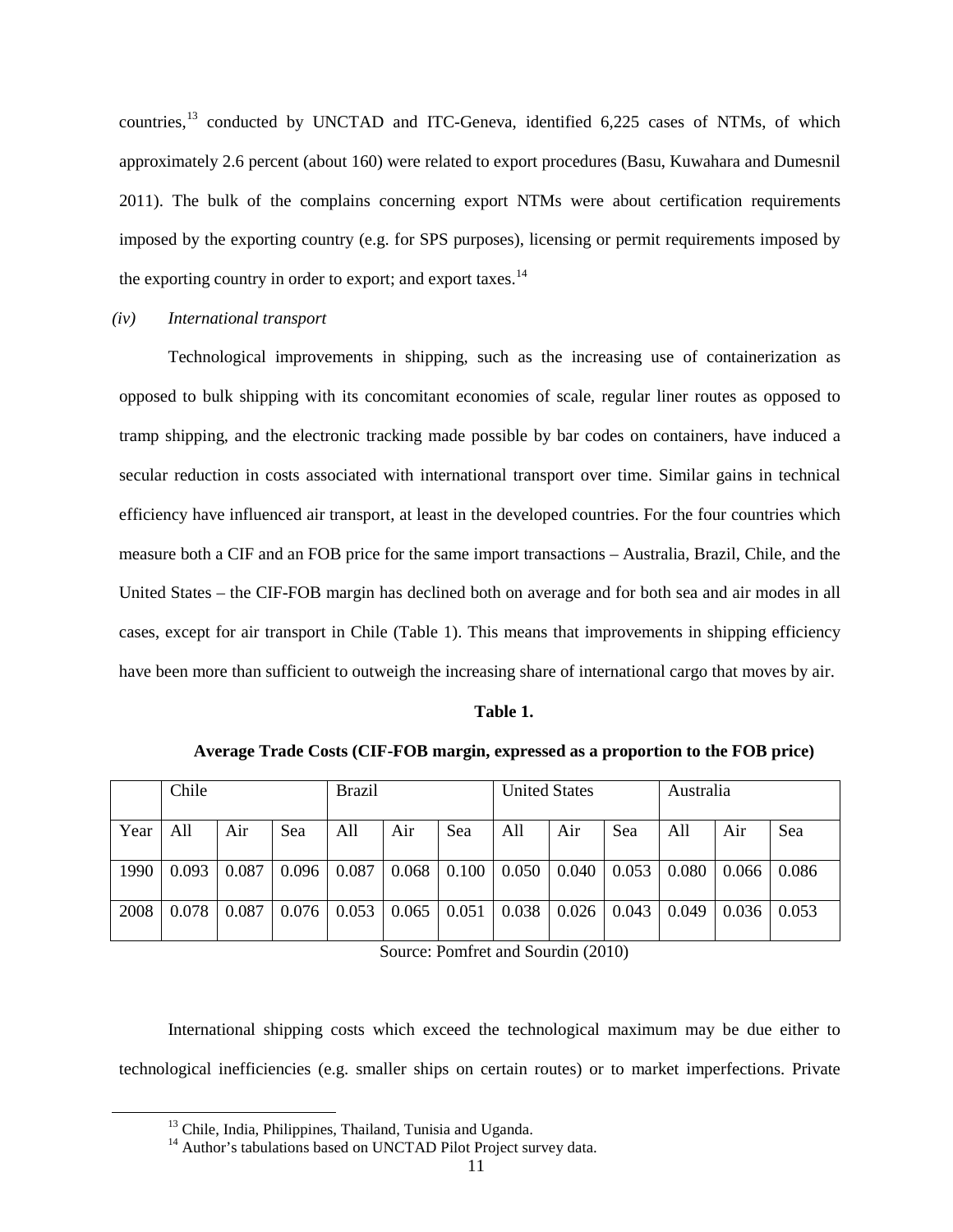anticompetitive practices raise shipping rates both by sea and air. Global shipping alliances, known as "conferences", dominate containership service, and consolidation has proceeded both by mergers and joint ventures. In some cases, shipping conferences are given exemptions from national antitrust laws. Estimates of the impact of maritime conferences, price-fixing agreements and associated cooperative working agreements (including vessel-sharing) vary. Clark, Dollar and Micco (2004) find that maritime conferences add at most 5 percent to transport costs, while Fink, Mattoo and Neagu (2002) estimate that on U.S. routes, the breakup of cooperative working agreements would decrease transport costs by more than 7 percent, while the breakup of price fixing agreements would cause prices to decline by a further 19 percent. Micco and Servrisky (2004) find that increased air competition, such as that associated with the U.S. Open Skies agreement in the 1990s, could reduce air transport costs by 8 percent. Francois and Wooton (2001), in a theoretical paper illustrated with empirical data, show that the gains from tariff liberalization in the presence of market imperfections in shipping could be limited, accruing primarily as additional rents to shipping firms rather than as gains to exporting producers and importing consumers.<sup>[15](#page-12-0)</sup>

The costs of shipping services vary across products and countries in ways that remain to be fully documented, though data are improving (OECD 2011). It is certain, though, that the costs associated with market power fall more heavily on developing countries and smaller markets, simply because the number of daily departures available in a port such as Mombasa or Douala is far fewer than those serving Los Angeles, Shanghai, or Singapore. The same market forces that cause U.S. air travelers to pay higher ticket prices traveling to Boise or Cheyenne than to New York or Chicago boost air and shipping rates to developing countries, even if all technical inefficiencies associated with transport were absent.

## *(v) Import port procedures*

The costs associated with import port procedures vary widely from location to location, and over time. Blonigen and Wilson (2006) use U.S. trade data on "import charges" to identify the relative efficiency of U.S. and foreign ports. Import charges are defined as "the aggregate cost of all freight, insurance, and other charges (excluding U.S. import duties) incurred in bringing the merchandise from

<span id="page-12-0"></span><sup>&</sup>lt;sup>15</sup> See USITC (2005, chapter 5), for further discussion of both technological and market-based impediments to logistic inefficiency.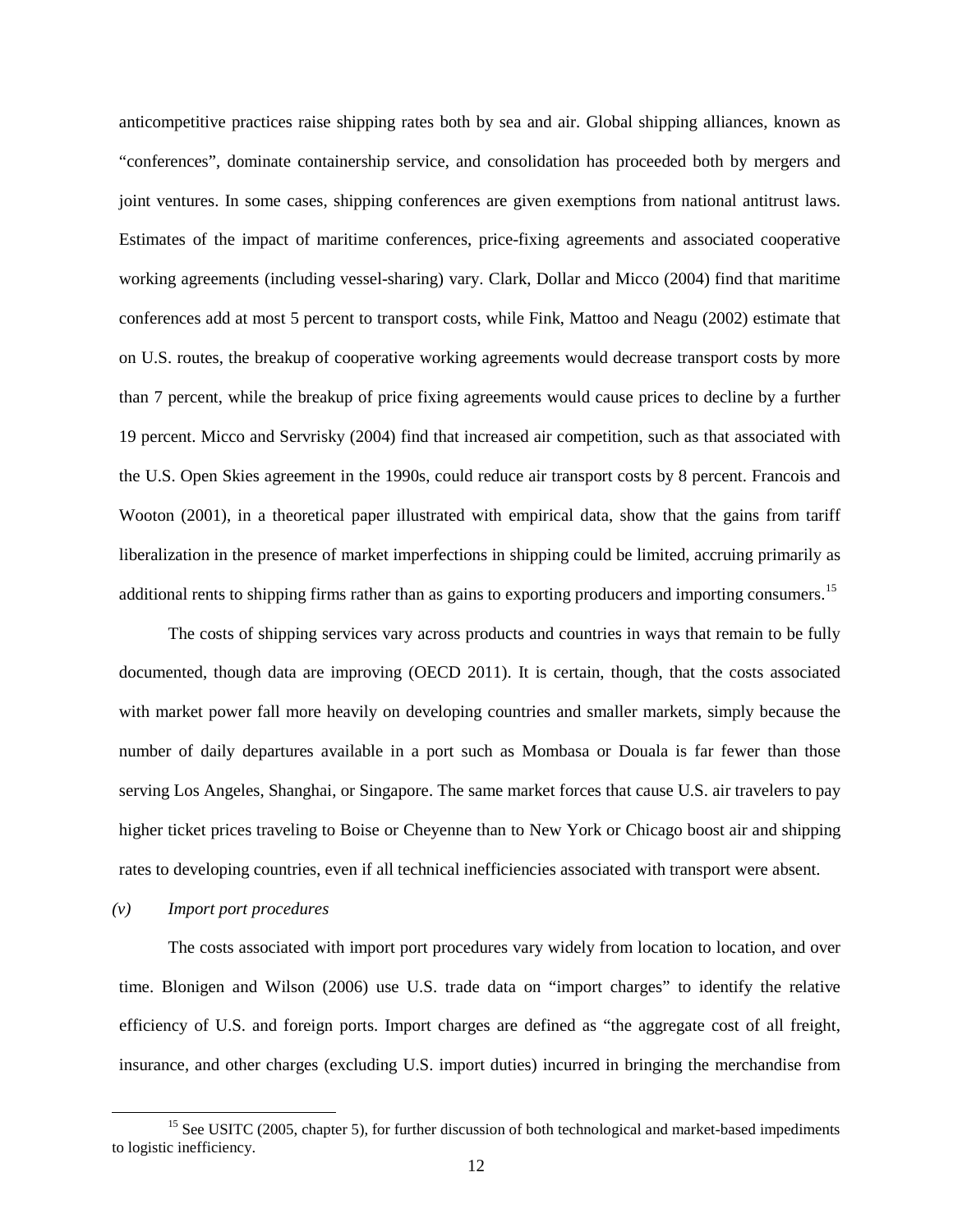alongside the carrier at the port of exportation – in the country of exportation – and placing it alongside the carrier at the first port of entry into the United States." This amount includes costs associated with the non-U.S. export port, international transport costs, and costs associated with the U.S. import port, i.e. the CIF-FAS margin.<sup>[16](#page-13-0)</sup> There are substantial differences in costs associated even with U.S. import ports. For example, import costs associated with the port of Gulfport, Mississippi are about 8 percent lower than those associated with the reference port of Oakland, California, while those associated with Port Arthur, Texas, are 26 percent higher than Oakland, and import costs for San Juan and Honolulu appear to be even higher. Similar differences exist in costs associated with exporting to the United States – export port costs associated with Bonny, Nigeria are 79 percent higher than those associated with Rotterdam.[17](#page-13-1)

Port efficiency can be associated with both technical factors (such as crane unloading moves per hour and efficiency of stacking and unstacking containers) and with management factors potentially addressable by public policy. For example, the ownership and operation of port assets can be structured in a number of different ways. Government authorities may own and operate port infrastructure (a "service port"), allow private firms to supply port and maritime auxiliary services (a "landlord port"), or also allow private firms to lease and operate port assets (a "tool port"). Privatization of port assets can be associated with efficiency gains (Fink, Mattoo and Neagu 2002; Londoño-Kent and Kent 2003). Further, efficiency can be measured for different parts of port procedures, which may be associated with different public and private actors. Table 1 gives a breakdown of procedures in an import port which can be further used to decompose inefficiencies and policy-related costs associated with import charges. Note that some of these procedures (e.g. fumigation) may also be associated with SPS policies.

<span id="page-13-0"></span><sup>&</sup>lt;sup>16</sup> The difference between FAS (free alongside ship) and FOB (free on board) is that the former does not include the costs of loading the vessel, while the latter does. The CIF-FAS margin is thus slightly higher than the CIF-FOB margin. FAS is referred to as "customs value" in U.S. trade data, since customs duties are levied on the FAS value rather than the CIF value as in most other countries.<br><sup>17</sup> Calculated by the author using an exponential transformation of reported fixed effects in Blonigen and

<span id="page-13-1"></span>Wilson (2006), based on a semi-logarithmic specification.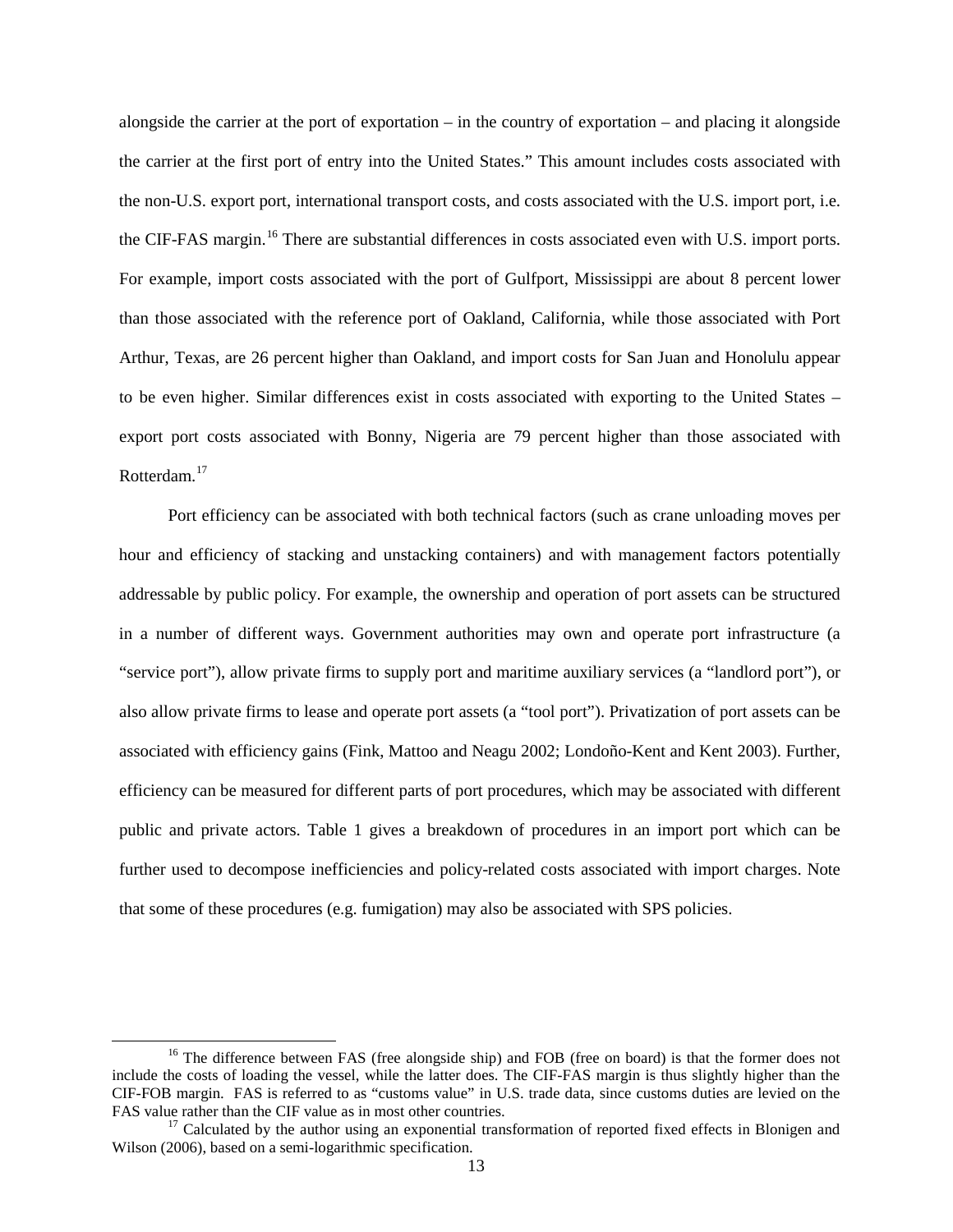#### **Table 1.**

#### **The Twelve Sub-Stages of Import Port Procedures**

1. The process of physically guiding the vessel into the berth, which involves navigation, pilotage, tug assist and line handling charges; 2. Application of berthage or "parking" charges to vessels secured to the berth; 3. Inspection, e.g. for security and drug enforcement; 4. Unloading by crane, the efficiency of which is measured in crane moves per hour, and which incurs charges if the port's rather the ship's crane is used; 5. Charges for "wharfage," the use of the apron and other areas in which cargo is moved around; 6. Inspecting the seal; 7. Dispatching the cargo to and from an assigned spot in the yard; 8. Storage, either in the port or in an alternate storage facility such as a bonded warehouse; 9. Customs clearance per se; 10. Fumigation, if necessary; 11. Possible charges for trucks enter the port from inland; and 12. Gate processing at the point of physical exit from the port. Each stage involves identifiable costs and/or time.

Source: Londoño-Kent and Kent (2003), as adapted in Ferrantino (2006).

*(vi) Customs*

Costs and delays associated with customs procedures are widespread. Customs procedures giving rise to complaints include documentation requirements, direct consignment requirements (goods must be shipped directly from the country of origin without passing through a third country), restrictive regulations on land, sea, and air transportation, and requirememts to pass through a specified port of customs, which could slow down the import clearance process. Some requirements to pass through a specific point of entry are associated with SPS and TBT testing.<sup>[18](#page-15-0)</sup> Using 2007 data from the World Bank's Doing Business Trading Across Borders data, Minor and Tsigas (2008) calculate that time associated with customs procedures ranges from an average of 2.0 days in high-income Europe to 9.1 days in low-income sub-Saharan Africa, with better and worse performances in specific countries. The CoRe NTM database (Martinez, Mora and Signoret 2009), which compiles traders' complaints gathered indirectly through the EU's Market Access Database, USTR's National Trade Estimate, and WTO's

<sup>&</sup>lt;sup>18</sup> See<http://ntb.unctad.org/docs/Classification%20of%20NTMs.pdf> for the MAST classification of NTMs, particularly A380, B380, and C200.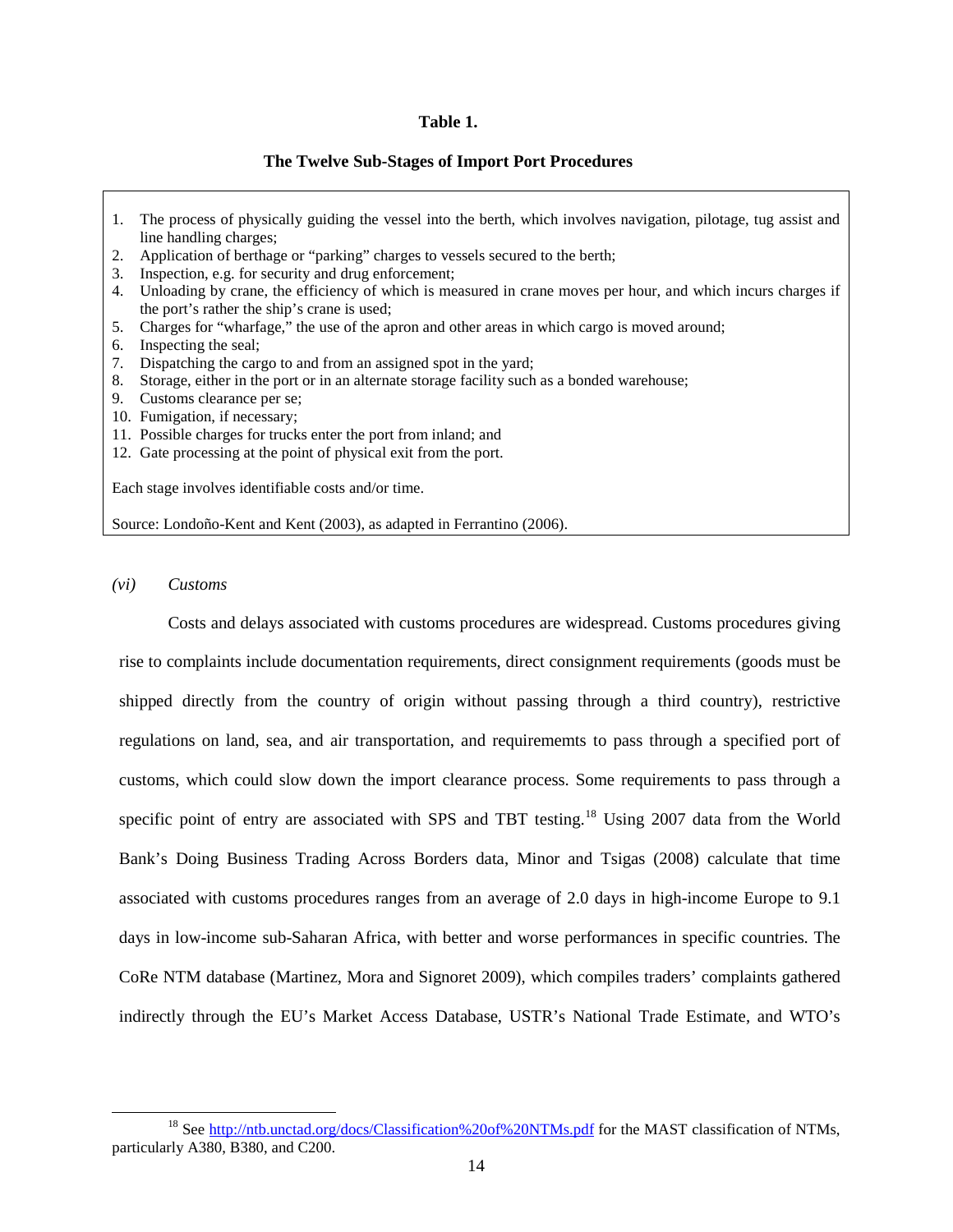Trade Policy Reviews, reports concerns about customs procedures in 59 different customs territories, including trading nations large and small.

Some costs and delays associated with customs procedures can be addressed by trade facilitation policies; for example, the replacement of paper recordkeeping with electronic systems (Yasui and Engman 2005), or the use of risk assessment as an alternative to opening every package at the border (Moïsé 2004). There are other iceberg-type costs associated with the fact that a certain fraction of goods are denied entry due to the failure to comply with SPS and TBT standards, or with rules of origin. The costs and losses associated with customs denials can potentially be quantified using databases on customs refusal which are maintained by several countries.<sup>[19](#page-16-0)</sup>

## *(vii) Wholesaling and retailing*

The example of the Barbie doll, cited above, suggests that a large part of the markup between the ex-factory price and the retail price consists of wholesale and retail markups. Studies based on "teardown" reports of electronics confirm this. In the often-cited example of the Apple iPod, Linden, Kraemer and Dedrick (2007) assign \$75 of the retail value of an iPod selling for \$299, about 25 percent of the total, percent to distribution and retail operations in the United States,

and another \$80, about 27 percent, to Apple as compensation for intellectual property and organization of the supply chain. Looked at differently, the input costs for the iPod amount to \$144.40, of which nearly all are produced in the United States. Wholesaling and retailing costs amount to a 52 percent markup over input costs, with the "U.S. markup" amounting to 107 percent if Apple's shares are included. These calculations do not reflect international transport and distribution, nor do they reflect the relatively small share of value captured by China, but they are illustrative of point that the amount of total markups behind the border in the importing country can be substantial.

Some part of wholesale and retail markups are no doubt due to technical inefficiencies in logistics or bad transport, similar to that discussed previously under the heading of movement to port. Others may be associated with policies regarding the industrial organization of wholesaling and retailing, such as

<span id="page-15-0"></span><sup>&</sup>lt;sup>19</sup> An example is the U.S. Food and Drug Administration's Import Refusal database, located at [http://www.fda.gov/ForIndustry/ImportProgram/ImportRefusals/default.htm.](http://www.fda.gov/ForIndustry/ImportProgram/ImportRefusals/default.htm) The European Union and Japan maintain similar databases.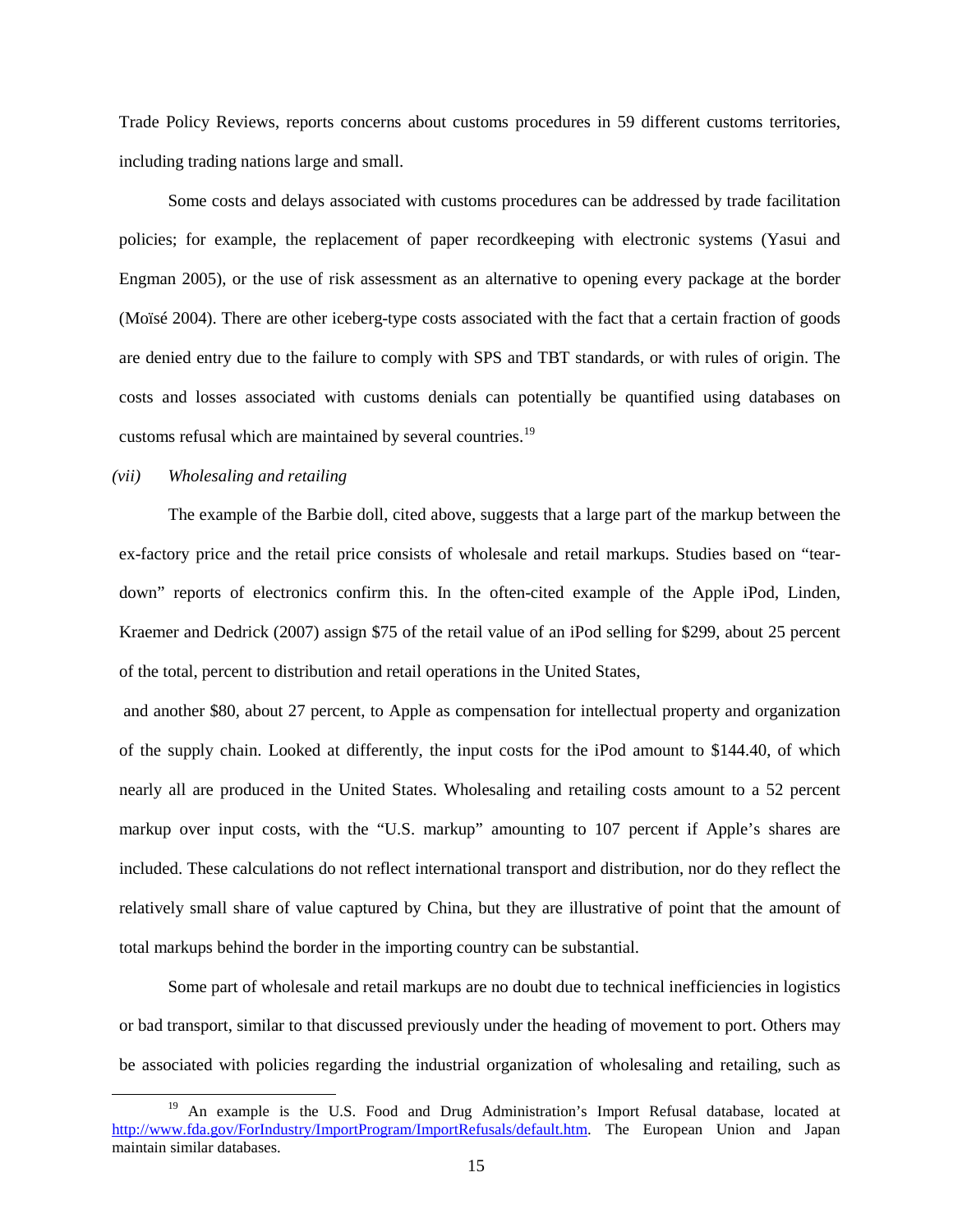limited entry into logistics services, and restrictions on hours and locations of retail operations. These include both domestic barriers to entry and limitations on foreign direct investment in distribution, retailing, and domestic transport, which may be classified as NTMs insofar as they affect the market for internationally traded goods.

#### (b) A hub-and-spoke supply chain

The above discussion of NTMs and other costs along the supply chain assumes a fairly simple case in which a single good is moved from place to place without being transformed. However, many modern supply chains are more complex than this, involving different stages of production in different countries, and gathering components together from many locations for final assembly. This is particularly true for manufactures with multiple components such as electronics and motor vehicles.

A classic example of this is the production of a computer disk drive as discussed in Hiratsuka (2005) and Baldwin (2006). The disk drive is assembled in Thailand, which acts as the hub of the supply network, using 43 components from 10 other countries and 11 components produced in Thailand. Thus, there are at least 10 international moves of the type described above, and likely more, depending on the extent to which shipments can be bundled. Since the disk drive will be shipped to the location of final computer assembly (e.g. China), at which other major components are gathered, the number of crossborder moves multiplies. China then serves as a larger hub linking the disk drive hub as well as other hubs for major components. To all the cross-border moves in such a network must be added the final move of the finished product to the consumer.

<span id="page-16-0"></span>As Hiratsuka (2005) notes, logistics firms have a number of strategies for reducing the number of times material has to be moved, including maintaining hub warehouses and the "milk-run" system, which involves regular truck runs within a country. It will be readily apparent that if there is a high degree of competition in sales of the final product, trade costs of all kinds must be reduced to a minimum in order for a hub-and-spoke supply chain to operate. If the sum total of NTMs, tariffs, transport and logistics costs in a certain region exceeds the maximum that can be borne by the final product price, the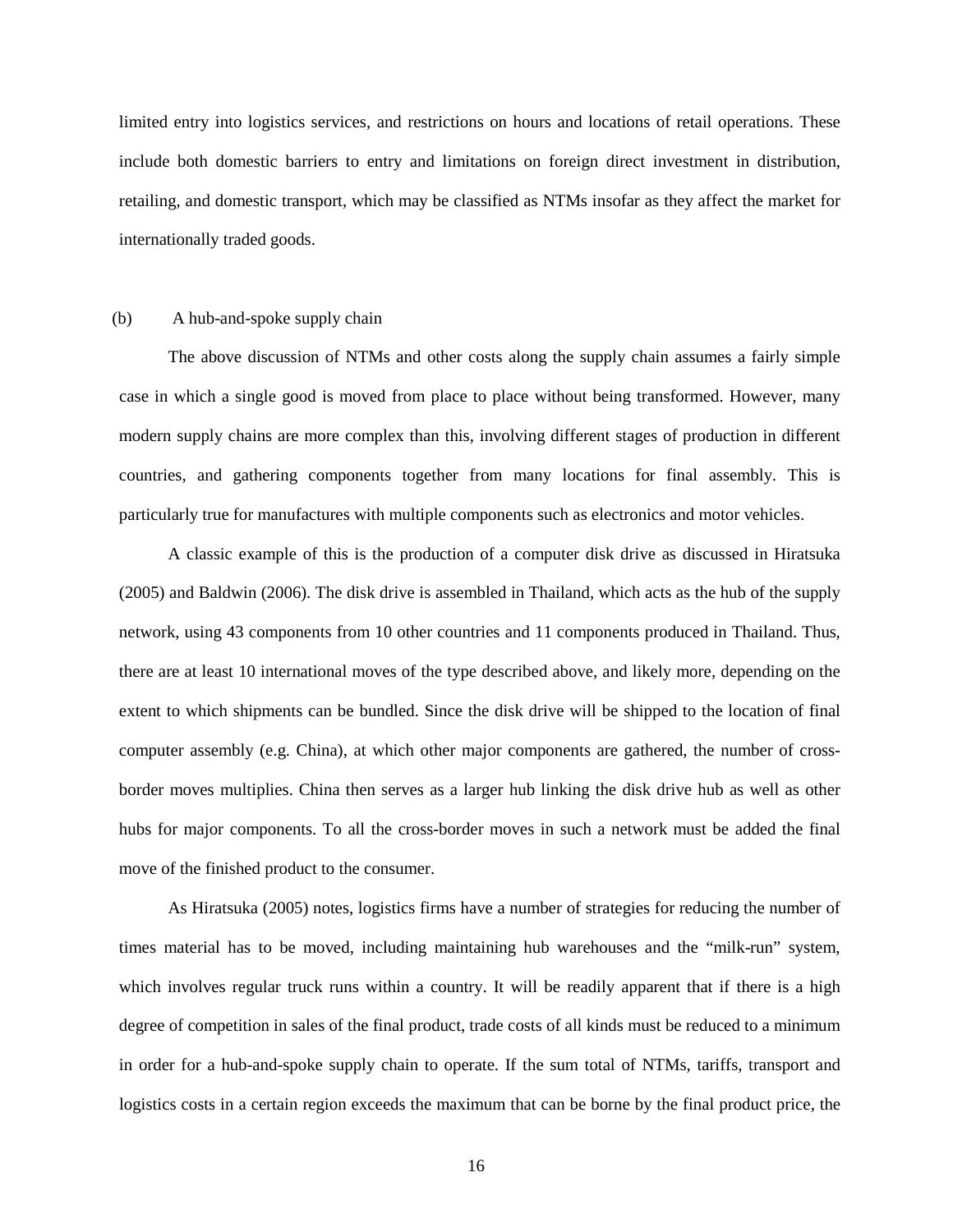hub-and-spoke supply chain will simply not operate in that region – trade costs will act as a prohibitive barrier to the establishment of supply chains.

## (c) The cumulation of trade costs along the supply chain

It will be clear from the above discussion that in a supply chain which requires that semi-finished goods cross international borders more than once, the effects of NTMs and other trade costs are compounded. This implies that the effect of a marginal increase in trade costs everywhere in the supply chain is much larger than would be the case if there were a single international transaction.

This point can be illustrated by a simple example. Suppose that the total value-added necessary to produce a product is equal to 1. The product is produced in stages in n countries, each of which adds  $(1/n)$ to the total value of the product. After production, the product will be exported to a final destination, so that it is moved n times altogether. Let trade costs for moving the product from one country to another equal t on an *ad valorem* basis. At each stage, the trade cost t is charged on the entire value of the product produced up to that point, including previous trade costs. Let c(n) be the total cost of the product delivered to the final consumer when it is produced in n stages, so that

$$
c(1) = (1+t)
$$
  
\n
$$
c(2) = (1/2)(1+t)^{2} + (1/2)(1+t)
$$
  
\n
$$
c(3) = (1/3)(1+t)^{3} + (1/3)(1+t)^{2} + (1/3)(1+t)
$$
  
\nand in general,

$$
c(n) = \sum_{i=1}^{n} \frac{1}{n} (1+t)^{i}
$$

Suppose that the trade cost at each stage is 10 percent *ad valorem*, so that  $t = 1$  and  $c(1) = 1.1$ . As the value chain is sliced up further, trade costs compound fairly quickly:  $c(5) = 1.343$  (a tariff equivalent of 34.3 percent) and  $c(10) = 1.753$  (a tariff equivalent of 75.3 percent). Further, marginal increases in trade costs are compounded; if t increases from 0.1 to 0.2, a doubling at each stage of the supply chain,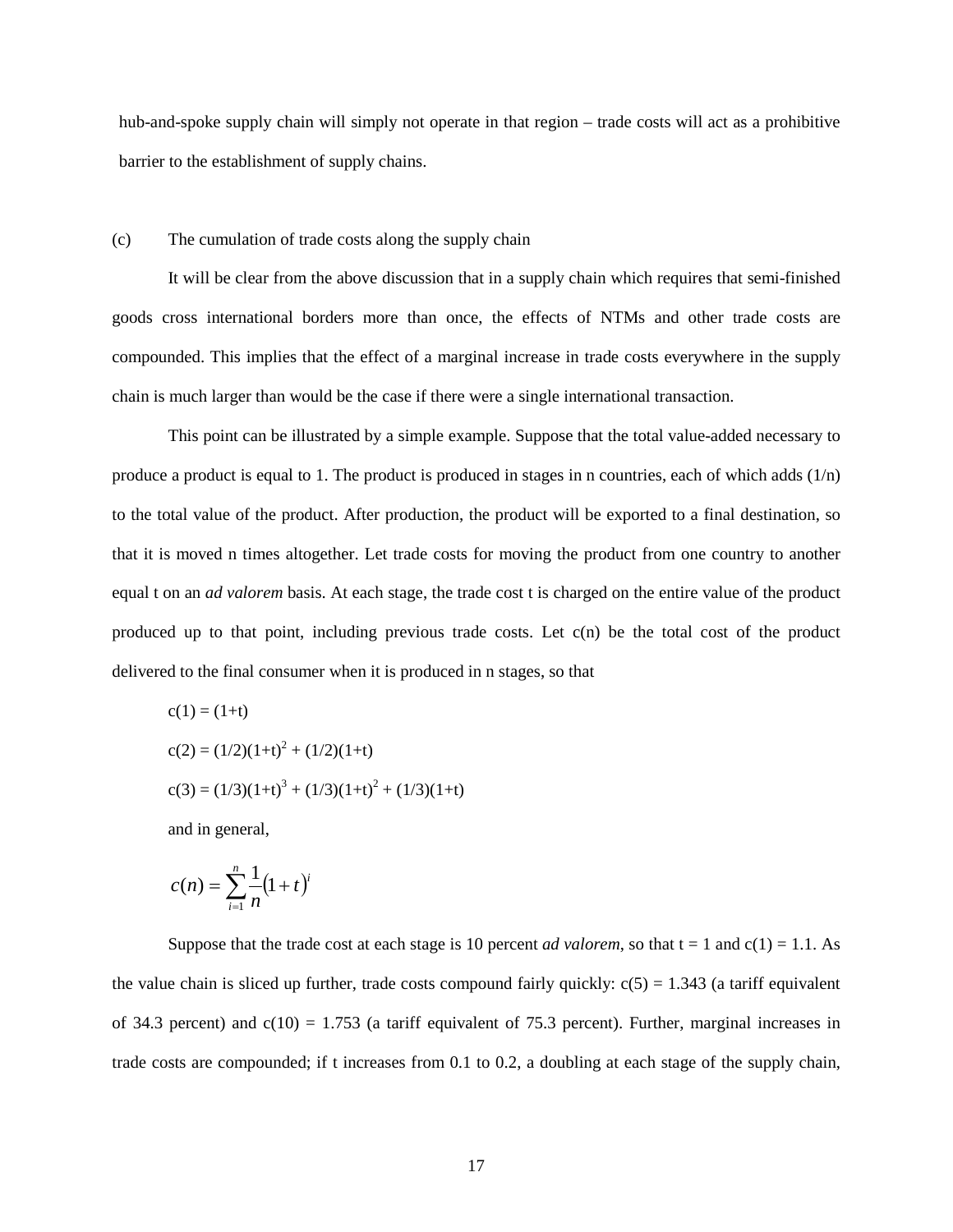trade costs along the supply chain more than double, with more compounding for longer supply chains  $(c(5)) = 1.786, c(10) = 3.115.<sup>20</sup>$  $(c(5)) = 1.786, c(10) = 3.115.<sup>20</sup>$  $(c(5)) = 1.786, c(10) = 3.115.<sup>20</sup>$ 

More formally, Yi (2003) has shown that when the structure of production is endogenous, so that the degree of vertical specialization depends on tariffs, a small decrease in tariffs can induce a tipping point at which producers introduce vertical specialization when it had previously not existed, so that there is a large and non-linear increase in international trade. By the same token, an increase in NTMs or other trade costs can have the reverse effect, making vertical specialization unprofitable, restricting trade to more simple production patterns involving fewer countries in the production of a particular good, and inducing a large and non-linear decrease in international trade. Such a model is more successful in explaining how the tariff reductions in recent decades could have induced the large observed increase in international trade than a model in which production takes place in one country alone.

It follows that the secular decrease in transport costs documented above was likely a driver in the development of global supply chains, and that it benefited trade in goods with long supply chains more than trade in goods with simple supply chains. Similarly, the reduction in tariffs in electronics associated with the Information Technology Agreement of 1997 helped to foster the development of supply chains in Asia (Anderson and Mohs 2011). The ITA reduced bound and applied tariffs for approximately 95 percent of information technology products to zero on a phased basis. Simple average tariffs for ITA members were an estimated 3.6 percent before the agreement (Bora and Liu 2006). Some ITA members implemented much larger tariff cuts, including India (from 36.3 percent), China (from 12.7 percent) and Egypt (from 12.1 percent). Trade for ITA products is estimated to run around \$4 trillion annually, and to have grown at an 11 percent annual rate over 1996-2008 compared to 7 percent for all trade in manufactures (Anderson and Mohs 2011). While some of this growth is no doubt due to income-elastic demand for electronics that would have been observed without tariff reductions, the confluence of falling tariff rates and falling transport costs has no doubt contributed to the further development of electronics supply chains in Factory Asia.

<sup>&</sup>lt;sup>20</sup> For convenience, the terms of  $c(n)$  can be calculated recursively using  $c(n) = (1/n)^*(1+t)^*[(n-1)(c(n-1)+1)].$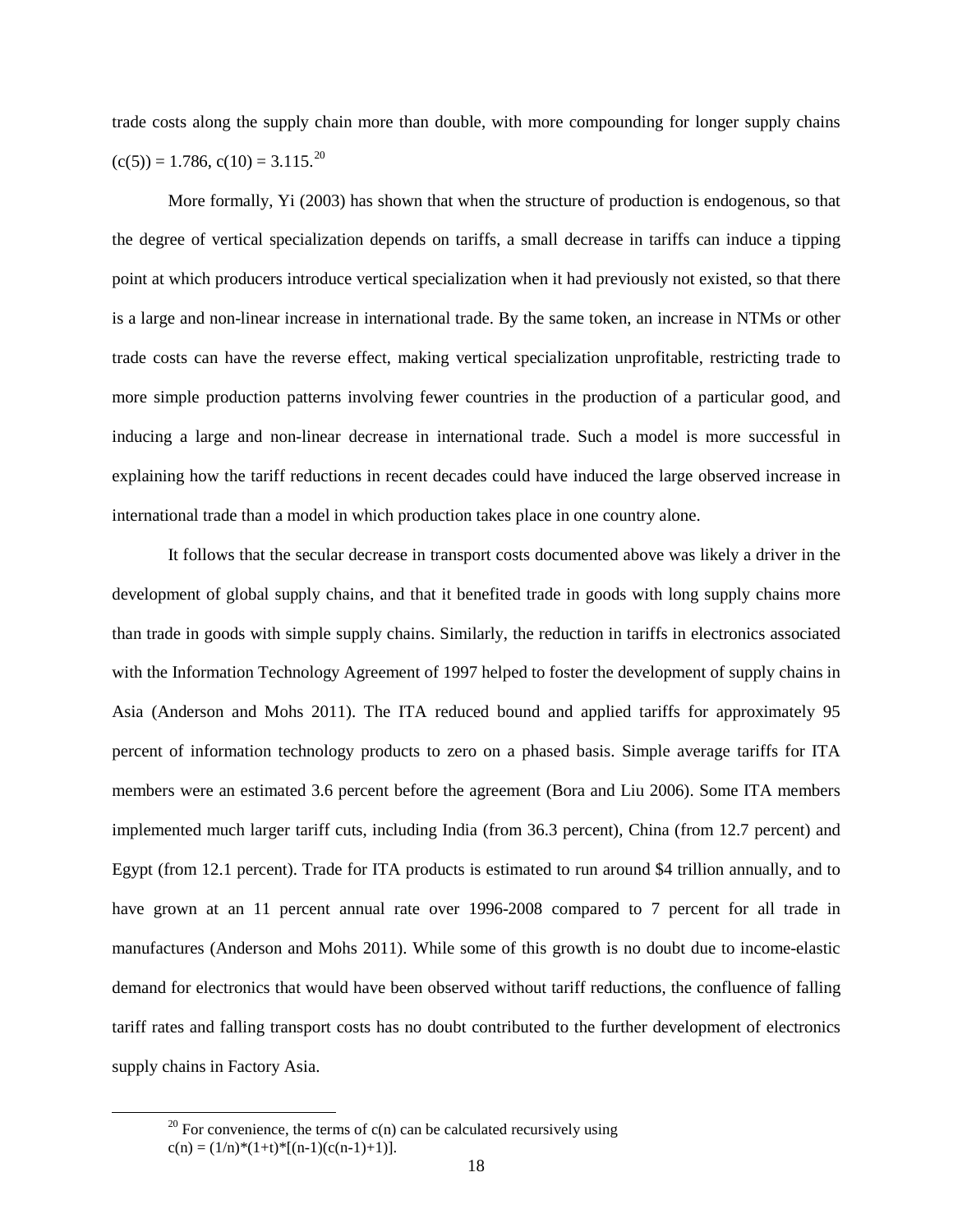At the other extreme, very high trade costs can inhibit the growth of supply chains altogether. Sub-Saharan Africa is virtually absent from the electronics supply chain, and participates to any great extent only in the supply chain for textiles and apparel, almost exclusively in on the lowest rung of cut, make, and trim assembly (CMT) using imported cloth (Gereffi and Frederick 2010). There is relatively little in the way of more elaborate relationships between producers and suppliers, such as exist in Bangladesh and Indonesia. While many factors inhibit the growth of the textiles and apparel supply chain, such as lack of electricity, high trade costs associated with maritime and land transport impose severe constraints on apparel producers in sub-Saharan Africa. Due primarily to delays in receiving imported inputs, apparel producers in Swaziland require roughly 130 days to produce and ship apparel to the United States, as compared to 30-5 days for apparel originating in India or China (USITC 2009a, 6-29 to 6-34). Cost and time delays associated with land transport alone may suffice to disqualify much of sub-Saharan Africa from the "just-in-time" delivery expectations required to participate in the electronics supply chain (Christ and Ferrantino 2011).

## **3. The role of standards in supply chains**

<span id="page-19-0"></span>It has often been noted that in a world of falling transport costs and tariffs, many of the remaining impediments to trade take the form of NTMs. For electronics, where tariffs and transport costs have already fallen substantially, reduction of NTMs offers the promise of further trade growth, particularly harmonization of standards (Portugal-Perez, Reyes and Wilson 2009). The available literature on standards and trade in general yields a mixed picture; use of international standards by either exporters or importers is likely to promote trade, or at least not to harm it, while use of national standards has a more ambiguous effect (Swann 2010). Studies of standards and trade that focus on sectors for which supply chains and intermediate goods are important find either that standardization per se promotes trade, or that international standards are more trade-promoting than national standards (Blind 2001 for medical instruments; Czubala, Shepherd and Wilson 2007 and Shepherd 2007 for textiles and clothing; Moenius 2006 for electrical products). Mutual recognition agreements have positive effects on trade in telecom equipment and medical devices (Baller 2007). All of these results taken together suggest that either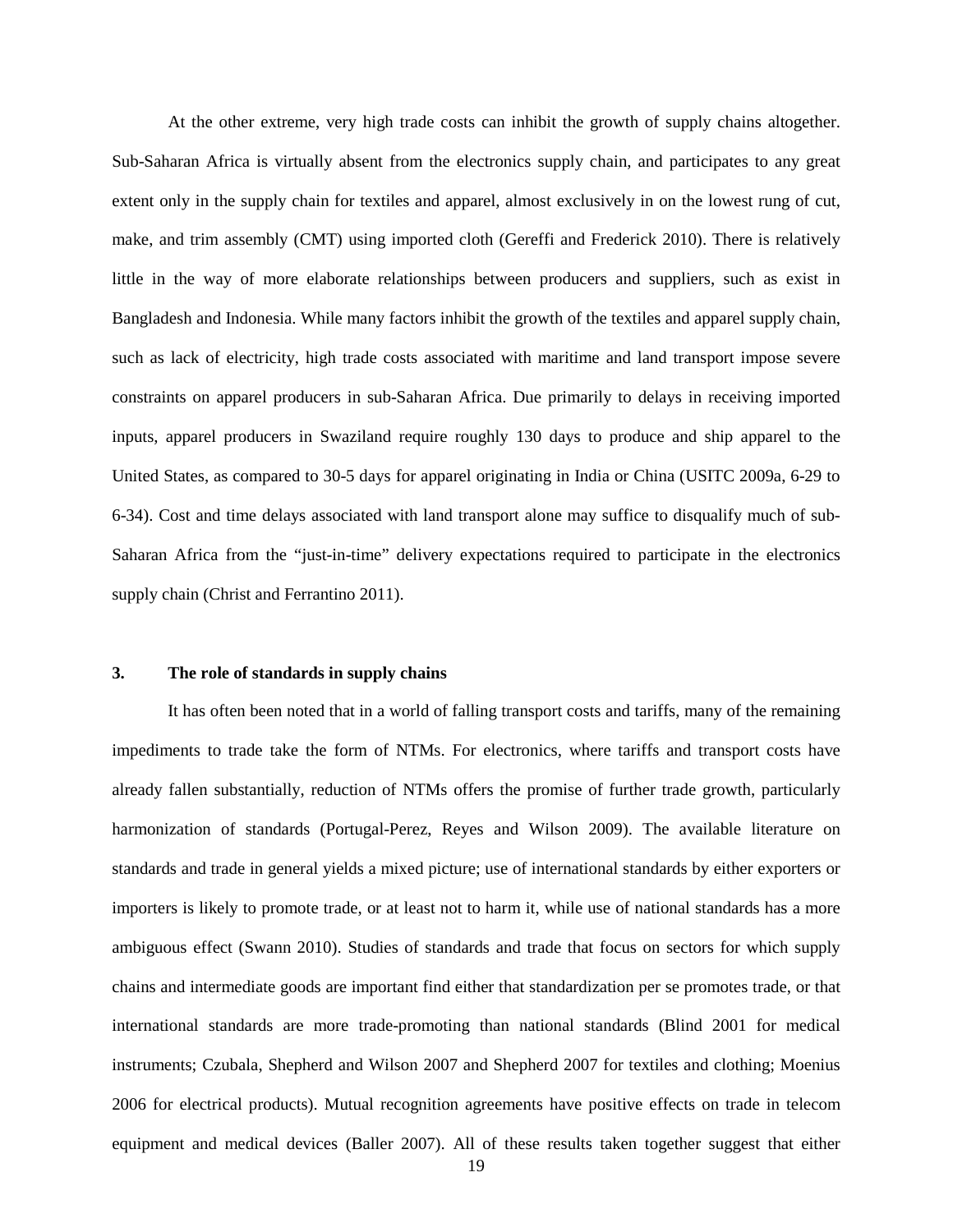stronger standards, more international standards, or standards cooperation can be trade-promoting for goods involved in supply chains. Whether this makes goods with complex supply chains different from goods with simple supply chains is an open question.

In some cases, expanded trade is actually associated with weaker standards rather than stronger ones. For some primary products and commodities, the center of global demand has shifted from the OECD to large developing countries like China and India. This shift has become more pronounced in the wake of the global growth slowdown in developed countries beginning with the Great Recession of 2008-09. Kaplinsky and Farooki (2010) examine the implications of this demand shift for the relationship between supply chains and product standards. Countries at a middle stage of development, like China, India, and Brazil are more likely to be engaged in labor-intensive stages of intermediate processing. Thus, the poorest countries which used to export some semi-processed goods to the North will increasingly export less-processed goods to the South, in increasing volumes. Since unprocessed goods are less standards-intensive than intermediate goods, the new Southern importers are likely to demand less both in the way of production standards and labor standards from their suppliers than the old Northern importers did. Kaplinsky, Terheggen and Tijaja (2010) provide evidence for these patterns in case studies of Gabon timber exports and Thai cassava exports. In both cases, increased demand from China has pushed these exporters back into earlier stages of the value chain while relaxing the level of standards compliance necessary.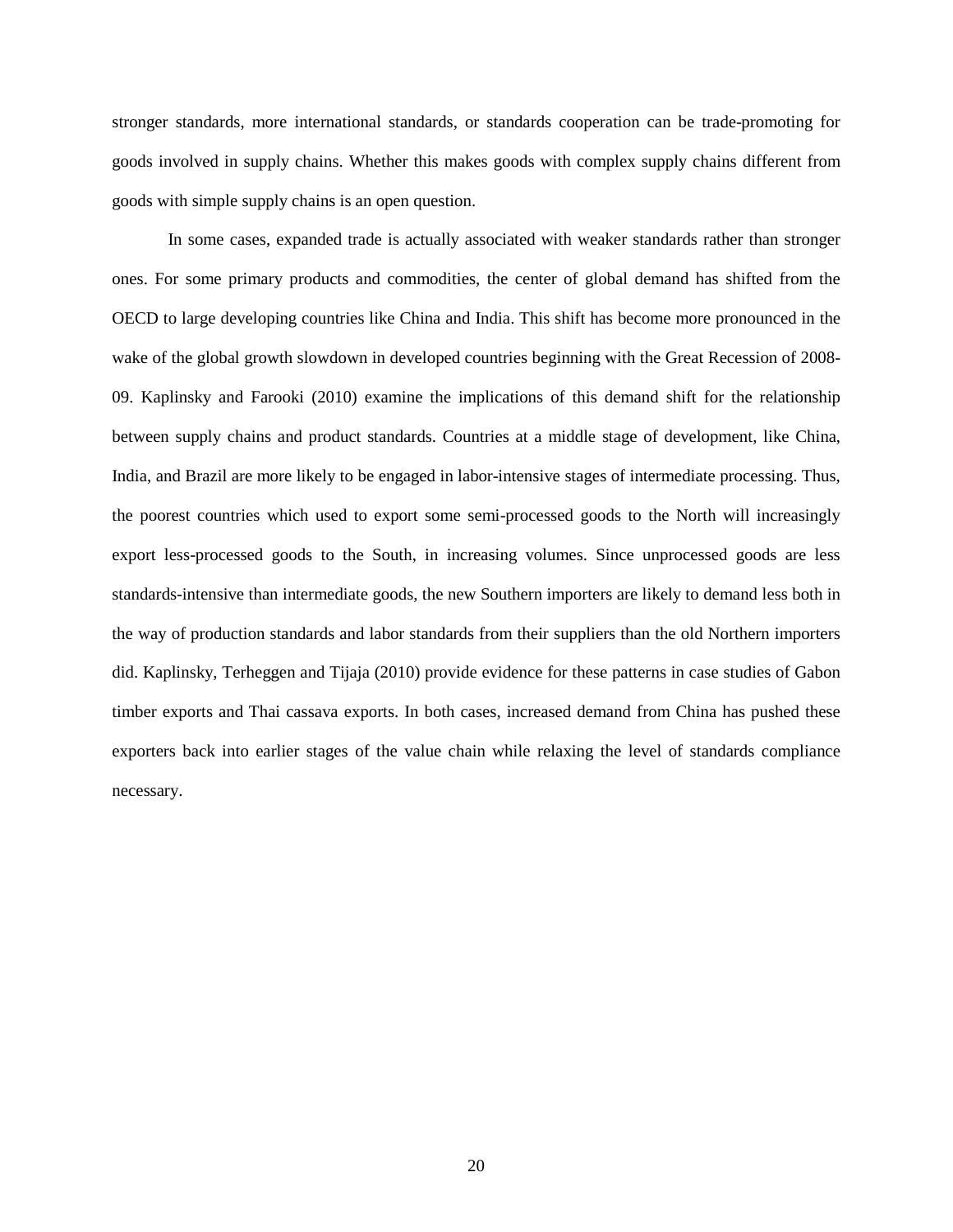## **4. Trade in intermediate goods and trade costs – available evidence**

The literature on standards suggests that there may be an association between NTMs and the volume of trade in supply chains, with stronger or more harmonized standards being associated with more trade in manufacturing supply chains, while increases in agricultural trade may be in some cases associated with weaker standards and movement of intermediate processing from low-income to middleincome countries. At present, there does not appear to be a clean test of the hypothesis that either NTMs or other trade costs make *more* of a difference for trade in complex supply chains than for trade in simple supply chains, as predicted by theory (Yi 2003), though there are some suggestive findings. This section examines some of the limited literature that bears on this topic, and then presents some simple econometric findings that may address the relationship between trade costs and supply chains more directly.

## (a) Econometric evidence

Hanson, Mataloni, and Slaughter (2005) use firm-level data on U.S. multinationals to examine vertical production networks. Their data includes information on trade between U.S. parents and their foreign affiliates. Although the commodity content of this trade is unknown specifically, it is probable that much of it is trade in intermediate goods reflecting the operation of international supply chains. Their measure of trade costs is defined as the sum of *ad valorem* tariffs and freight rates. The elasticity of demand for imported inputs is estimated to be quite high, with a central estimate of -3.28 (i.e., a 1 percent reduction in input prices due to lower trade costs implies a 3.3. percent increase in intrafirm trade). This high value is interpreted as evidence in favor of the Yi hypothesis that trade costs have a magnified effect in vertical production networks. Their results for nontariff barriers are insignificant and of the wrong sign. However, their measure of nontariff barriers is derived from the UNCTAD TRAINS database, which has a number of limitations from the standpoint of empirical work (Ferrantino 2006, pp. 7-9).

Martínez-Zarzoso and Márquez-Ramos (2007) examine the effect of trade facilitation on sectoral trade flows, using three measures from the World Bank's Doing Business Trading Across Borders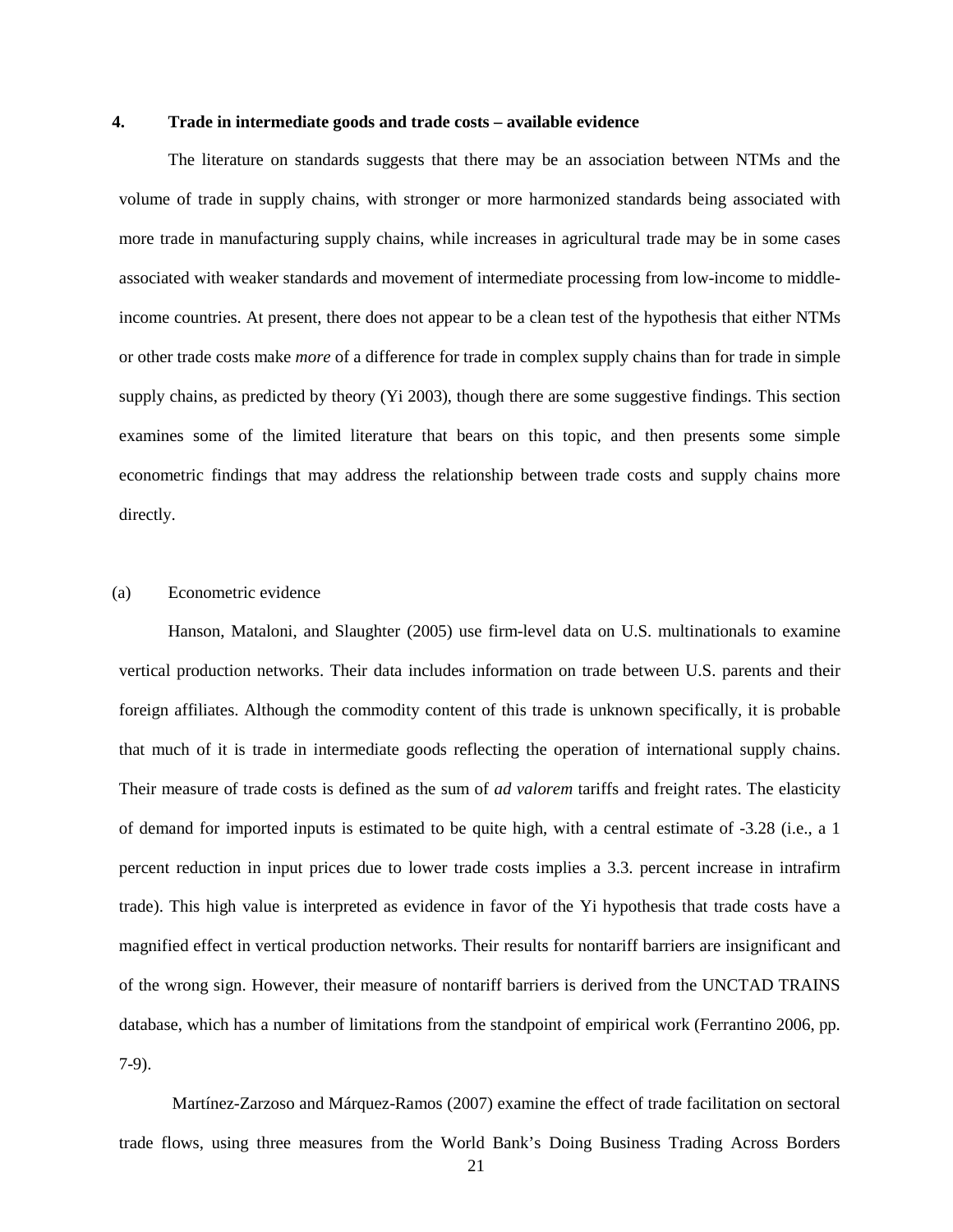database; cost of importing and exporting, number of documents required to import and export; and time required to import and export. All of these variables are negatively correlated with trade flows, as is to be expected. The authors do not explicitly consider trade in intermediate goods. However, they do find that the trade facilitation variables have a larger-than-average impact on trade in high technology goods; such goods are more likely than other goods to involve complex supply chains. The impact of trade facilitation variables when a developed country is the exporter is generally three to five times larger than when a developing country is the exporter. This result may seem counterintuitive, given that developing countries have poorer environments from the standpoint of trade facilitation. However, the coefficient measures the effect of a marginal change in the trade facilitation variable, e.g. one additional delay in exporting or importing. Since developed-country trade is more likely to consist of intermediate goods relative to primary or final goods, and since just-in-time vertical production networks are likely to be denser at higher stages of development, developed-country status may serve as a proxy for intermediate goods trade. The results in Martínez-Zarzoso and Márquez-Ramos (2007) are at least broadly consistent with the Yi hypothesis.

Ma and Assche (2010) take advantage of unique China Customs data associated with China's processing trade regime. About half of China's international trade is conducted under two special customs regimes, known jointly as "processing trade," in which certain imports are identified as intermediate inputs destined to be embodied in exports and certain exports are identified as being produced using processing-trade inputs. The advantage of this is that specific trade flows can be identified directly as being involved in vertical production networks. The foreign content of China's processing exports is approximately 82 percent, as compared to 11 percent for non-processing exports (Koopman, Wang, and Wei 2008). The tax and tariff treatment of processing trade is different from that of normal trade.

The measure of trade costs used in Ma and Assche (2010) is distance. They motiviate their econometric work by a three-region theoretical model (China, East, and West). East and West are both advanced countries (more productive than China), but trade costs between China and East are relatively low compared to either China-West or East-West. Firms come in four types with respect to their position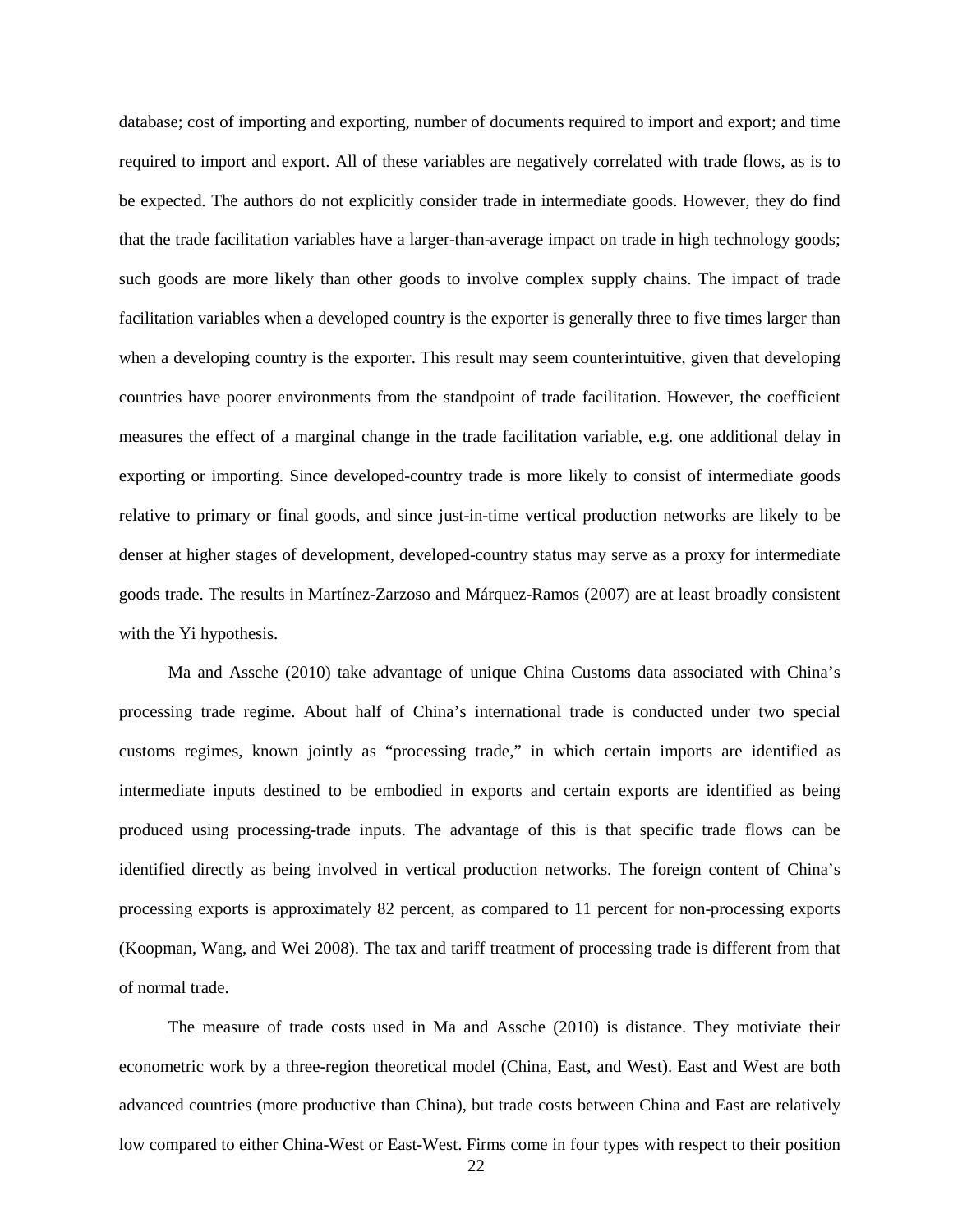in the supply chain; purely domestic firms (Type D); domestically headquartered firms that offshore final goods production to China and sell in their home market (Type O); advanced-country firms that process at home and export to the other advanced country (Type X): and advanced-country firms that process in China and export to the other advanced country (Type T, for triangular trade). The types of firms are endogenous with respect to the parameters of the model, with trade costs being of particular interest.

The model yields several predictions, one of which is that China's processing exports to East are more sensitive to export distance and less sensitive to import distance than its processing exports to the West. Put differently, the trade costs associated with intermediate goods are more important than the trade costs associated with final delivery. This result arises from the endogeneity of firm types with respect to trade costs; for example, an increase in trade costs from East to China would induce some type-T firms, e.g.. Japanese multinationals which export intermediate goods from Japan to China and final goods from China to the United States, to become type-X firms processing in Japan and shipping directly to the United States. This prediction is confirmed by the empirical work. Ma and Assche (2010) also find evidence for the sensitivity of processing exports to oil prices, a component of transport costs. They also demonstrate the so-called "bullwhip" effect (a decline in processing exports leads to a larger decline in processing imports)<sup>21</sup>. The "bullwhip" effect holds for 15 of 20 product categories during the Great Recession period of 2008:Q1 to 2009:Q1.

## (b) Case study evidence

NTMs affect parts and components in a number of industries. Since there can be several stages of assembly in complex manufactured goods – parts of parts and components of components – the cumulative imposition of NTMs at several stages of the production process can have a cascading negative effect on international trade analogous to that described by Yi (2003) for tariffs. While this section relies on somewhat dated descriptions of the measures in question, there is good reason to believe that similar problems persist in the market today.

 $21$  See also Escaith, Lindenberg and Miroudot (2010).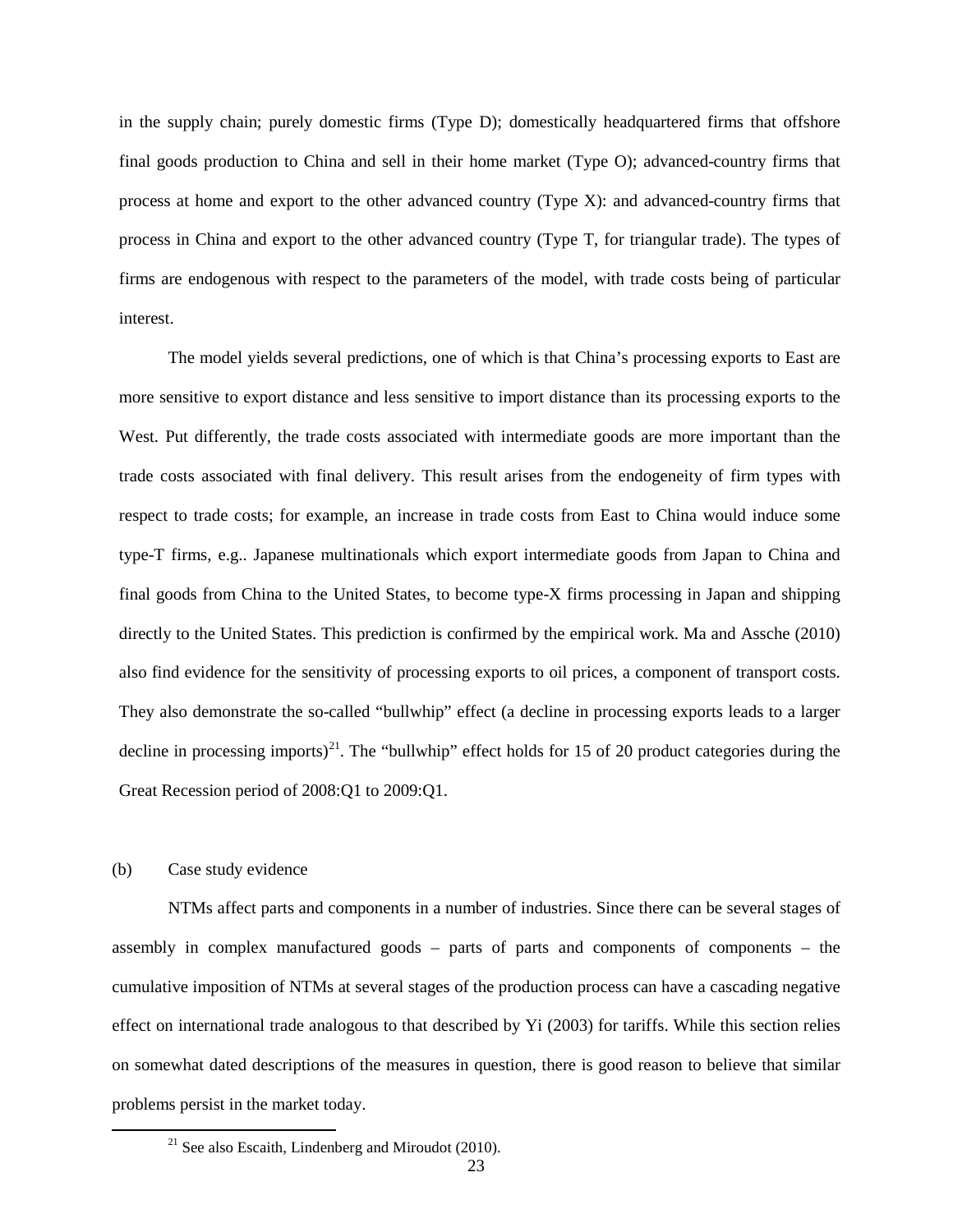Henson *et al.* (2000) describe costs associated with meeting regulatory requirements in automotive components and terminal telecommunications equipment between the United States, the United Kingdom, Germany, and Japan.<sup>[22](#page-25-0)</sup> For automotive components, mandatory technical requirements differed among all the countries, and were particularly problematic for such components as seat belts and exhaust systems. In the EU, satisfying standards for technical conformity, safety, and emissions requires laboratory testing to obtain a type approval certificate, with re-testing and re-inspection required for relatively small changes. Border inspections are also possible prior to importation. In the United States, there are federal, state, and local standards for automotive products – for example, in California emissions standards are particularly strict. There is also a *de facto* mandatory quality standard (QS9000) among the "Big Three" (Chrysler, General Motors and Ford). EU exporters state that the distinction between essential safety regulations and optional quality requirements in the U.S. market is unclear, due in part to the role of private providers of assessment and certification.

As of 2000, the Common Technical Requirements (CTRs) for terminal telecommunications equipment in the EU did not cover all types of terminals and components, requiring U.S. manufacturers to undergo the costs of meeting various national standards. Even when common EU standards exist, there are costs of testing to obtain the CE mark. Differences within the EU and between the EU, Japan, and the United States limit the ability of manufacturers to achieve economies of scale in the manufacture of components.

As a result of differing standards, companies can either incorporate into the original design the special features demanded by individual markets, or design for the domestic market only and make adaptations once export markets are identified. The former strategy is feasible for large multinationals, but rarely for smaller firms who may lose export markets due to the costs of adapting products. The costs of complying with foreign product requirements and assessments are difficult to assess *ex ante,* so that firms face significant uncertainty in estimating compliance costs – for example, firms complain that

<span id="page-24-0"></span> $22$  The study also considered dairy products, which raise different sorts of issues from those focused on here.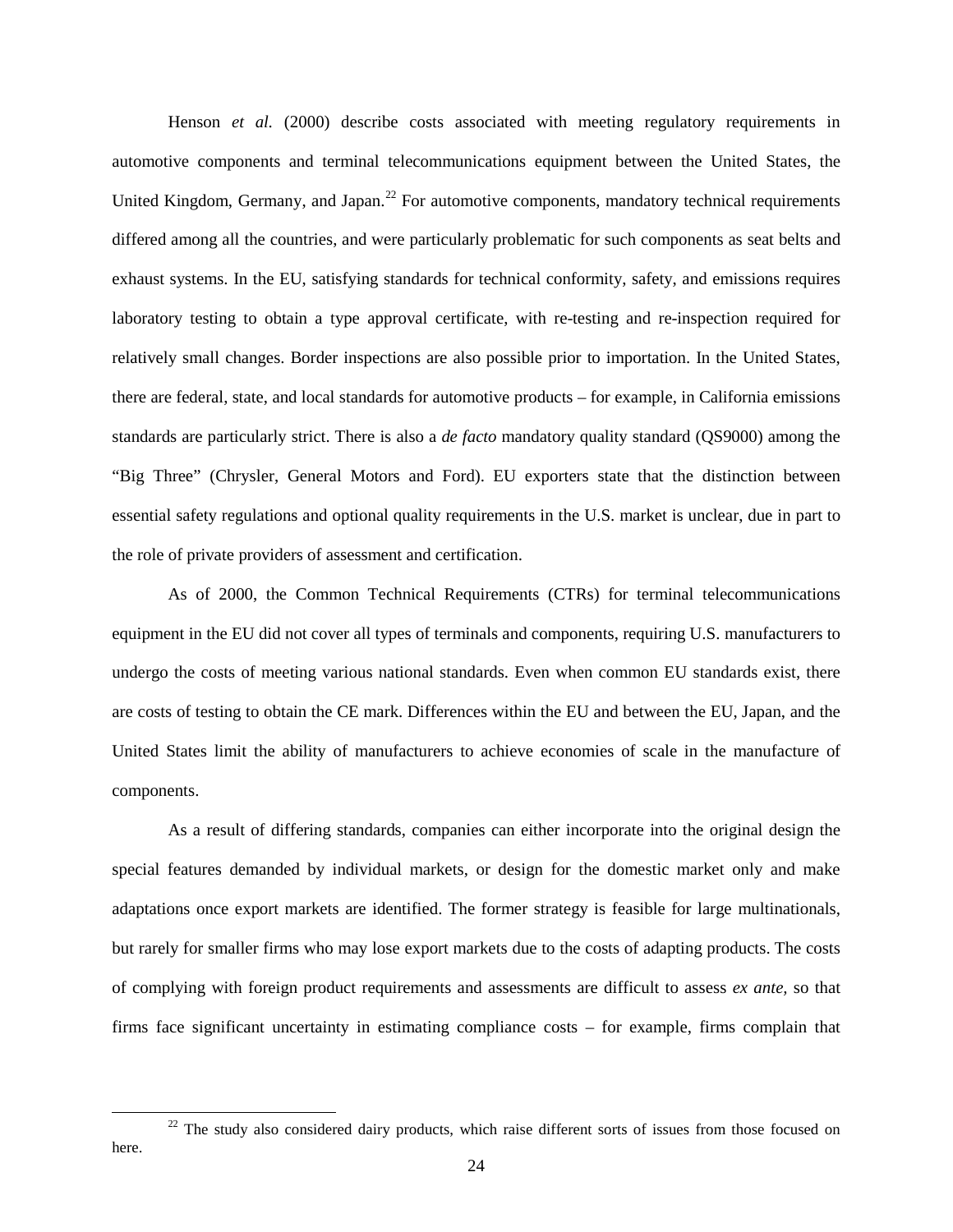conformity assessment bodies are inconsistent in their assessment of products. Moreover, non-mandatory or local standards can be at least as problematic as national standards.

It has been argued that procedures of national telephone authorities for approving imported telecommunications are arbitrary, undefined, or unavailable, and designed to limit the importation of foreign telecommunications components. (Linvill *et al.* 1984). This characterization, dating from the 1980s, takes for granted the existence of national telephone service monopolies. Competitive reforms in telephone service provision may since have liberalized the market for telephone components, but similar problems may persist in less liberalized markets. An analysis of U.S. trade sanctions on Cuba by the U.S. International Trade Commission suggests that even if such sanctions were lifted, U.S. exports of telecommunications equipment and components sold in other international markets would be limited in Cuba because both the landline and cellular networks had evolved on a base of European and Asian equipment, thus rendering much U.S. equipment non-interoperable (USITC 2001, 6-29 ff.)

## **5. Implications for policy**

How does looking at NTMs and trade facilitation from a supply chain point of view provide insights into policy? There are a number of positive statements that can be made about the way NTMs and supply chains affect the global economy, and these have normative implications. Some examples of these are presented below, and there are no doubt others.

## **(a) There are low-level development traps associated with NTMs and lack of trade facilitation, and these are manifest both on a national and on a regional basis.**

<span id="page-25-0"></span>Since the effects of NTMs and other trade costs compounds along the supply chain, NTMs can have a discontinuous effect on trade flows. Increased levels of trade costs can lead to a "tipping point" beyond which the operation of a modern supply chain becomes simply infeasible. Since global supply chains seek to minimize transactions costs, they often operate on a regional basis, e.g. East Asia for electronics, North America for motor vehicles. It is necessary for the supply chain to be successful that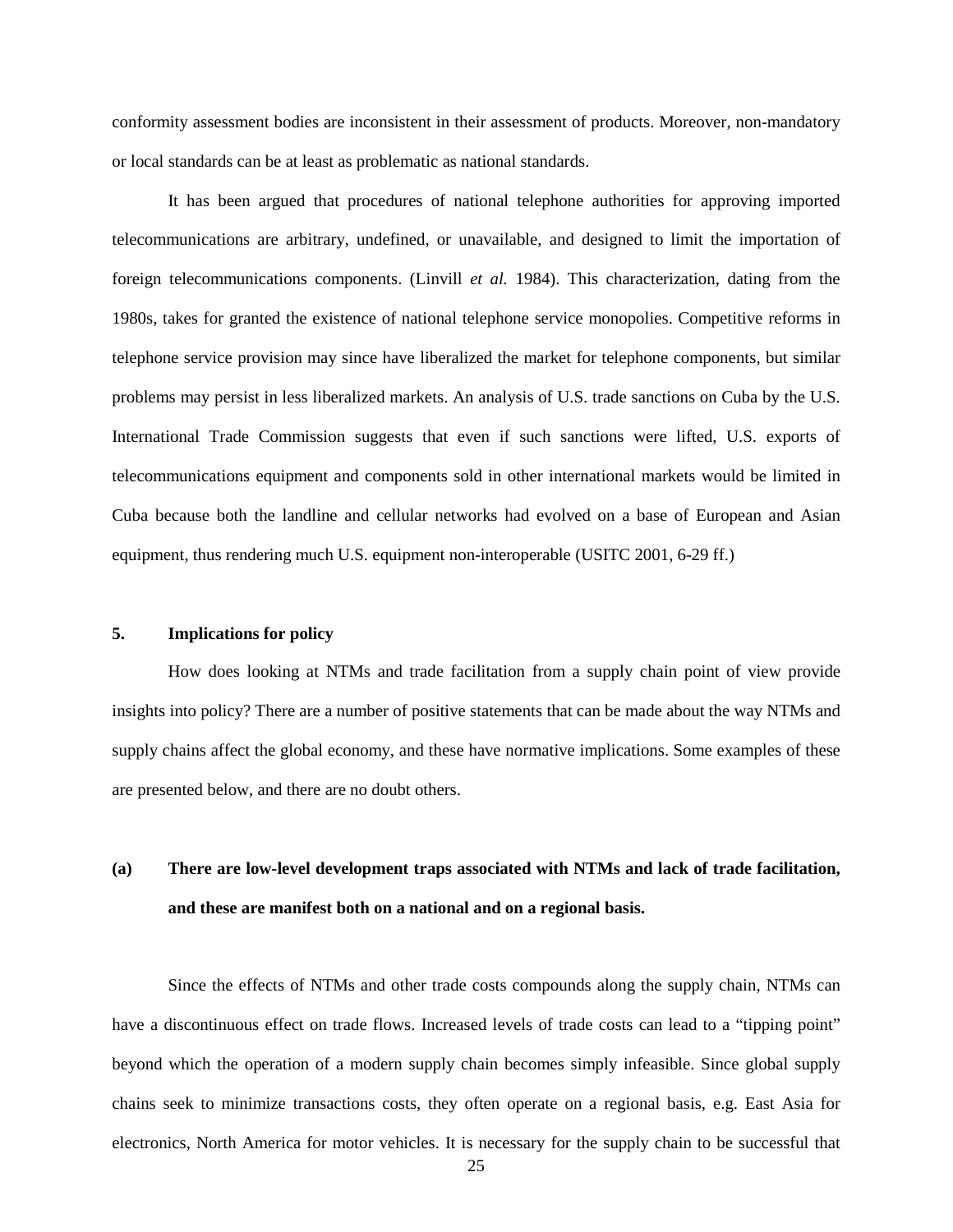both physical and government-induced trade costs be minimized. The near absence of electronics and automotive trade in sub-Saharan Africa can be attributed in part to trade costs associated with NTMs. If each country in a region has lengthy customs delays, non-automatic licensing, and technical inefficiency at border checkpoints, then in effect the region is no longer a region from the standpoint of trade, because of internal distance.

## **(b) Lack of connections to developing world**

The examples of China and Mexico as successful exporters of final goods produced by supply chains emphasizes the value of being economically close to the source of final demand. This is accomplished in the case of Mexico by contiguity to the United States, and in the case of China by relatively good shipping connections and efficient export procedures. However, for many countries NTMs take the form of licensing and certification requirements that slow exports, and technical inefficiency in export ports can also inhibit trade. On top of this, there are relatively few sea and air sea and air connections to many developing countries, inhibiting competition and raising the cost of trade further. Thus, many countries are further away geographically from final markets than they would otherwise appear to be, and are knocked out of the final-assembly part of supply chains.

## **(c) Time barriers are particularly important**

The operation of regional supply chains requires the close coordination of the steps of production taking place in different countries, with a smooth coordination of inventories of intermediate goods, delivery of final goods, and return of defective products. In the old days of large integrated manufacturing, mammoth facilities such as Ford's River Rouge auto factory in Michigan accomplished the objective of just-in-time manufacturing by physically locating operations side by side. When the "factory" for a single disk drive extends from Japan to Indonesia, any delays at border checkpoints have a magnified effect on technical inefficiency. In many cases it is possible from a technical standpoint to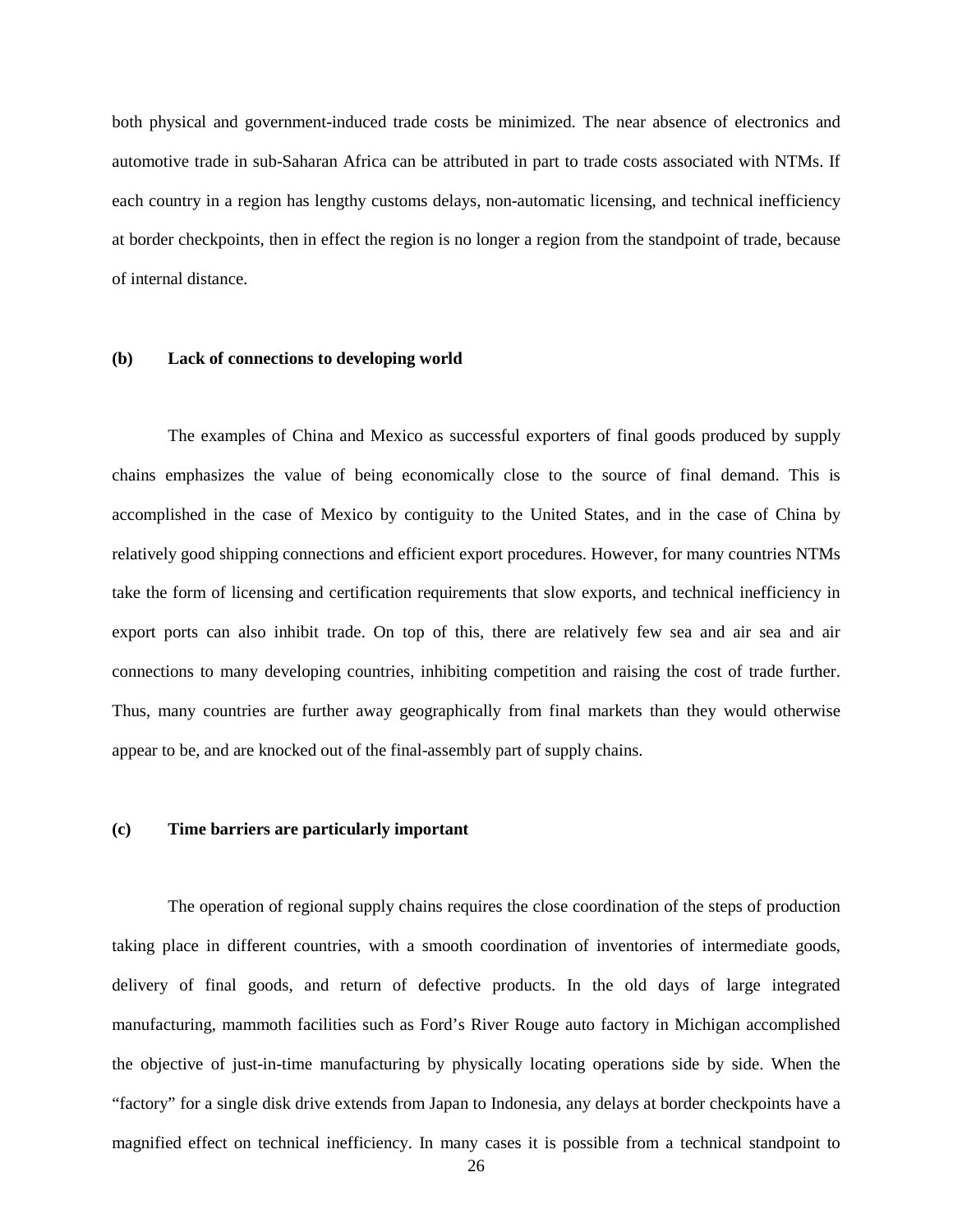conduct dispersed manufacturing over a large geographical area, but not possible from an economic standpoint because of government-induced delays at borders.

## **(d) The role of standards varies by the stage of development. NTMs of the standards type can either promote or inhibit trade, depending on the situation.**

As discussed above, the way that product standards interact with international trade is complex. Harmonized standards can promote trade, and also make supply chains more efficient. The cost of nonharmonization can be easily viewed in a laptop power supply, which bears many small symbols printed in white indicating various government and private entities that must test the power supply for such reasons as radio non-interference. When harmonization takes place, it is possible for a producer of intermediate goods to follow its customers into more markets and take place in the supply chain in more locations .

Other standards, whose main effect is to add production costs in order to enhance product quality for the final consumer, act more like traditional NTMs and have a trade-reducing effect which can be measured as a tariff equivalent. For standards like these, the traditional cost-benefit considerations apply – do the social benefits of higher product quality and safety outweigh the costs of imposing the standard?

As the center of gravity of the global economy shifts increasingly to large developing economies such as China and India, the demand for unprocessed and intermediate goods changes. This means not only that poorer suppliers of raw materials are pushed "upstream" in the supply chain, but that their goods are expected to meet lower product standards than they would if they were sold in developed countries. Industrial strategy in developing countries, whether private or public, needs to take this into account. Is it better to sell larger volumes to big developing economies, and save the costs of complying with elaborate product standards, or is it better to bear the costs of standards compliance, sell to developed economies at higher unit values, and possibly retain more steps of the production process at home? Are there sufficient economies of scale at the national level to permit both types of markets to be served simultaneously?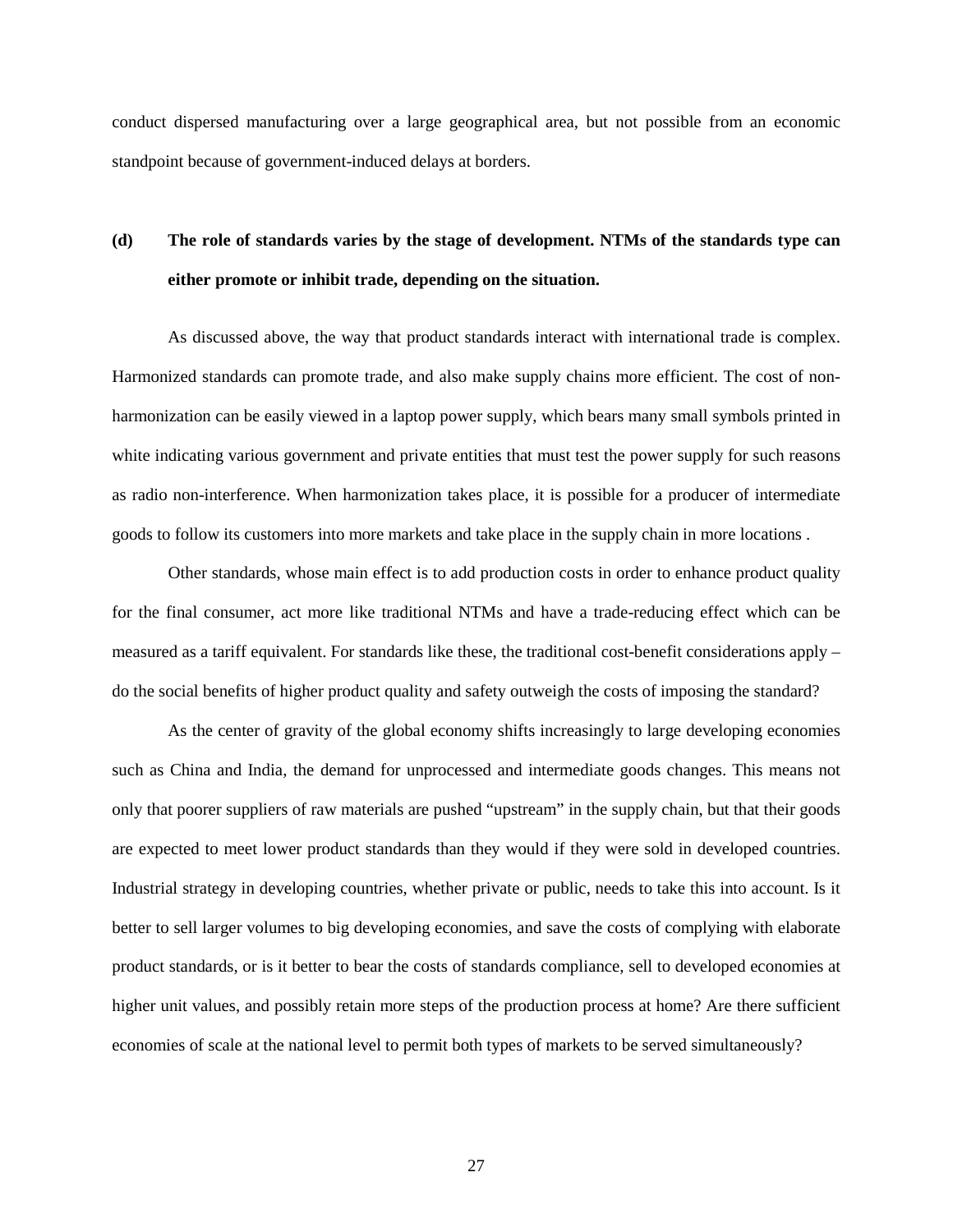#### **(e) Regional initiatives can help bring supply chains to new parts of the world**

The gains from improving efficiency of customs procedures, reducing the number of nonautomatic licenses required, reducing corruption, improving physical conditions in ports, and similar measures can be multiplied if several countries in a region undertake such reforms together. Just as many regions are on the wrong side of the "tipping point" and do not attract global supply chains at present, the simultaneous reduction of trade costs in several neighboring countries is likely to have benefits over and above the benefits to each individual country, as it becomes feasible to locate several steps of a production process in different locations within a region to achieve stage-specific economies of scale.

Mutual recognition agreements of conformity assessment procedures have had significant effects on the cost of compliance with standards (Henson *et al.* 2000). Regional trade agreements can also lower the costs of NTMs for intermediate goods. For example, the NAFTA enabled U.S. companies to freely attach their terminal equipment to the Mexican telephone network, and provided that a single laboratory can be recognized to test a telecommunications product in any of the NAFTA countries (Trade Compliance Center).

## **(f) NTMs affecting logistics and related services are particularly important**

In almost all cases, the successful operation of supply chains is facilitated by third-party logistics firms (3PLs), which provide coordinated services in supply-chain consulting, transport management, freight transport services, trade finance, express delivery, wholesale trade, packing, product returns, customs brokerage, and other areas (USITC 2005). In many countries national policies create barriers to entry for logistic services, which inhibits the growth of supply chains and thus international trade. This suggests one direct connection between trade policy and supply chains. Measures to liberalize market access in logistic services, whether unilateral, embodied in FTAs, or in the form of GATS commitments, can substantially enhance the feasibility and lower the costs of operating supply chains, with a concomitant growth in international trade.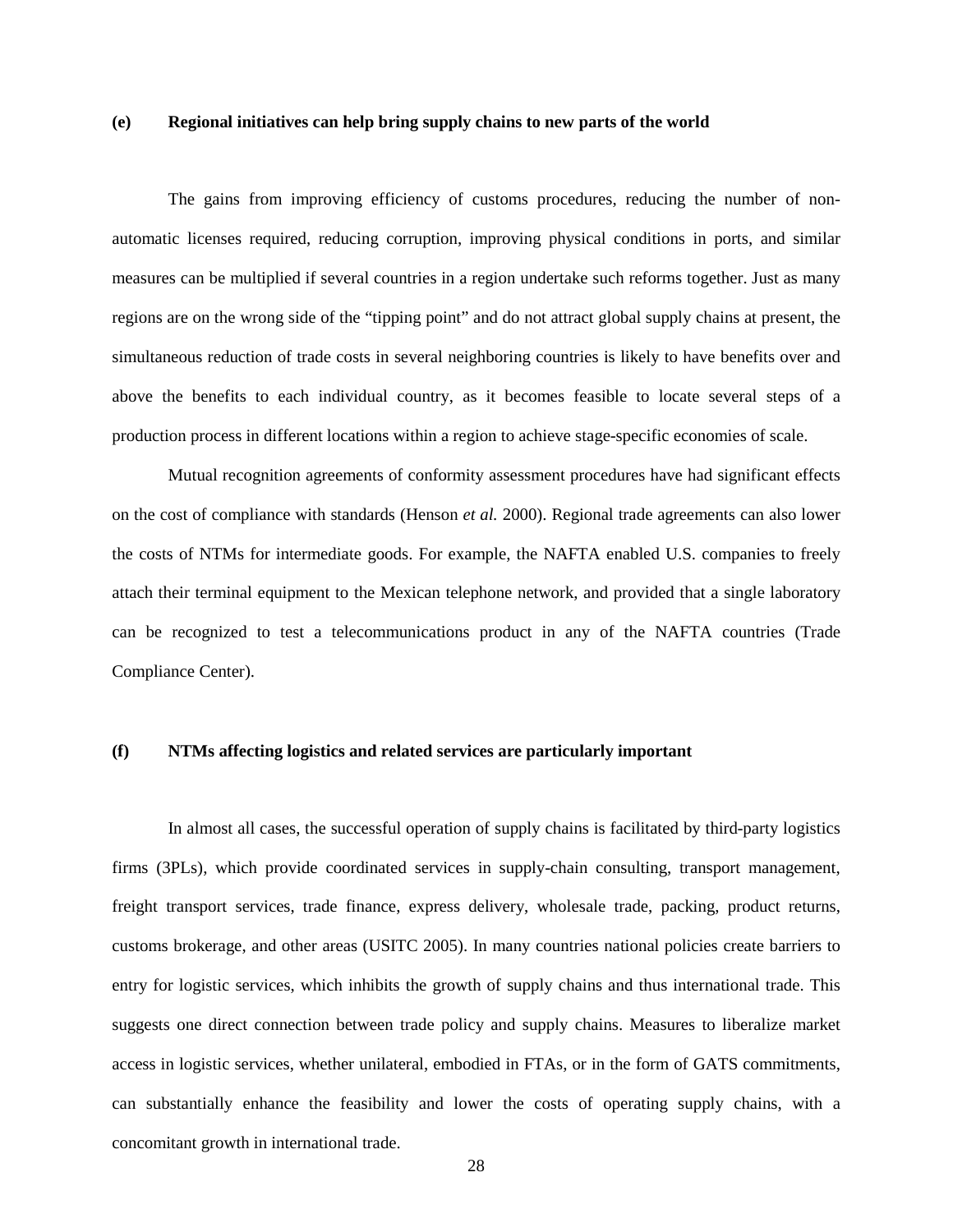## **REFERENCES**

- Anderson, James, and Eric van Wincoop. "Trade Costs." *Journal of Economic Literature* 42 (2004): 691- 751.
- Anderson, Michael, and Jacob Mohs. "The Information Technology Agreement: An Assessment of World Trade in Information Technology Products." *Journal of International Commerce and Economics* 3, no. 1 (2011): 109-154.
- Arndt, Sven W., and Henryk Kierzkowski. *Fragmentation: New Production Pattern in the World Economy.* Oxford: Oxford University Press, 2001.
- Arvis, Jean-Francois, Gael Raballand, and Jean-Francois Marteau. *The Cost of Being Landlocked: Logistics Costs and Supply Chain Reliability.* Washington, DC: World Bank, 2010.
- Baldwin, Richard. *Globalisation: The Great Unbundling(s).* Working Paper, Prime Minister's Office: Economic Council of Finland, 2006.
- Baldwin, Richard. *Managing the Noodle Bowl: The Fragility of East Asian Regionalism.* CEPR Discussion Paper No. 5561, London: CEPR, 2006.
- Baldwin, Richard, and eds. Simon Evenett. *The Collapse of Global Trade, Murky Protectionism, and the Crisis: Recommendations for the G20.* Geneva: CEPR for VoxEU.org, 2009.
- Baldwin, Richard, ed. *The Great Trade Collapse: Causes, Consequences, and Prospects.* Geneva: CEPR for VoxEu.org, 2009.
- Baller, S. *Trade Effects of Regional Standards Liberalization.* Policy Research Working Paper No. 4124, Washington, DC: World Bank, 2007.
- Basu, Sudip Ranjan, Hiroaki Kuwahara, and Fabien Dumesnil. *Evolution of Non-Tariff Measures: Emerging Cases from Selected Developing Countries.* Policy Issues in International Trade and Commodities Study Series, New York and Geneva: UNCTAD, 2011.
- Blind, K. "The Impacts of Innovation and Standards on Trade of Measurement and Testing Products: Empirical Results of Switzerland's Bilateral Trade Flows with Germany, France, and the United Kingdom." *Information Economics and Policy* 13, no. 4 (2001): 439-460.
- Blonigen, Bruce and Wesley Wilson. ["New Measures of Port Efficiency Using International Trade Data,](http://ideas.repec.org/p/nbr/nberwo/12052.html)" [NBER Working Papers](http://ideas.repec.org/s/nbr/nberwo.html) 12052, National Bureau of Economic Research, 2006.
- Bora, Bijit, and Xuepeng Liu. "Evaluating the Impact of the WTO Information Agreement." WTO Working Paper, 2006.
- Christ, Nannette, and Michael J. Ferrantino. "Land Transport for Exports: The Effects of Cost, Time and Uncertainty in Sub-Saharan Africa." *World Development* 39, no. 10 (2011): 1749-1759.
- Clark, Ximena, David Dollar, and Alexandro Micco. *Port Efficiency, Maritime Transport Costs and Bilateral Trade.* NBER Working Paper No. 10353, NBER, 2004.
- Commission, U.S. International Trade. *Logistic Services: An Overview of the Global Market and Potential Effects of Removing Trade Impediments.* Publication No. 3770, Washington DC: USITC, 2005.
- Czubala, W., B. Shepherd, and J.S. Wilson. *Help or Hindrance? The Impact of Harmonized Standards on African Exports.* Policy Research Working Paper No. 4400, Washington, DC: World Bank, 2007.
- Deardorff, Alan V., and Robert M. Stern. *Measurement of Non-Tariff Barriers.* Ann Arbor: University of Michigan Press, 1998.
- Dee, Philippa, and Michael J. Ferrantino. *Quantitative Measures for Assessing the Effect of Non-Tariff Measures and Trade Facilitation.* Singapore: World Scientific Ltd. for APEC, 2005.
- Escaith, Hubert, Nannette Lindenberg and Sébastien Miroudot. "International Supply Chains and Trade Elasticity in Times of Global Crisis," MPRA Paper 20478, University Library of Munich, Germany, 2010.
- Feenstra, Robert. "Integration of Trade and Disintegration of Global Production in the Global Economy." *Journal of Economic Perspectives* 12, no. 4 (1998): 31-50.
- Ferrantino, Michael J. "Non-Tariff Measures." In *The Ashgate Research Companion to International Trade Policy*, by Ken Heydon. Farnham, UK: Ashgate Press, 2011.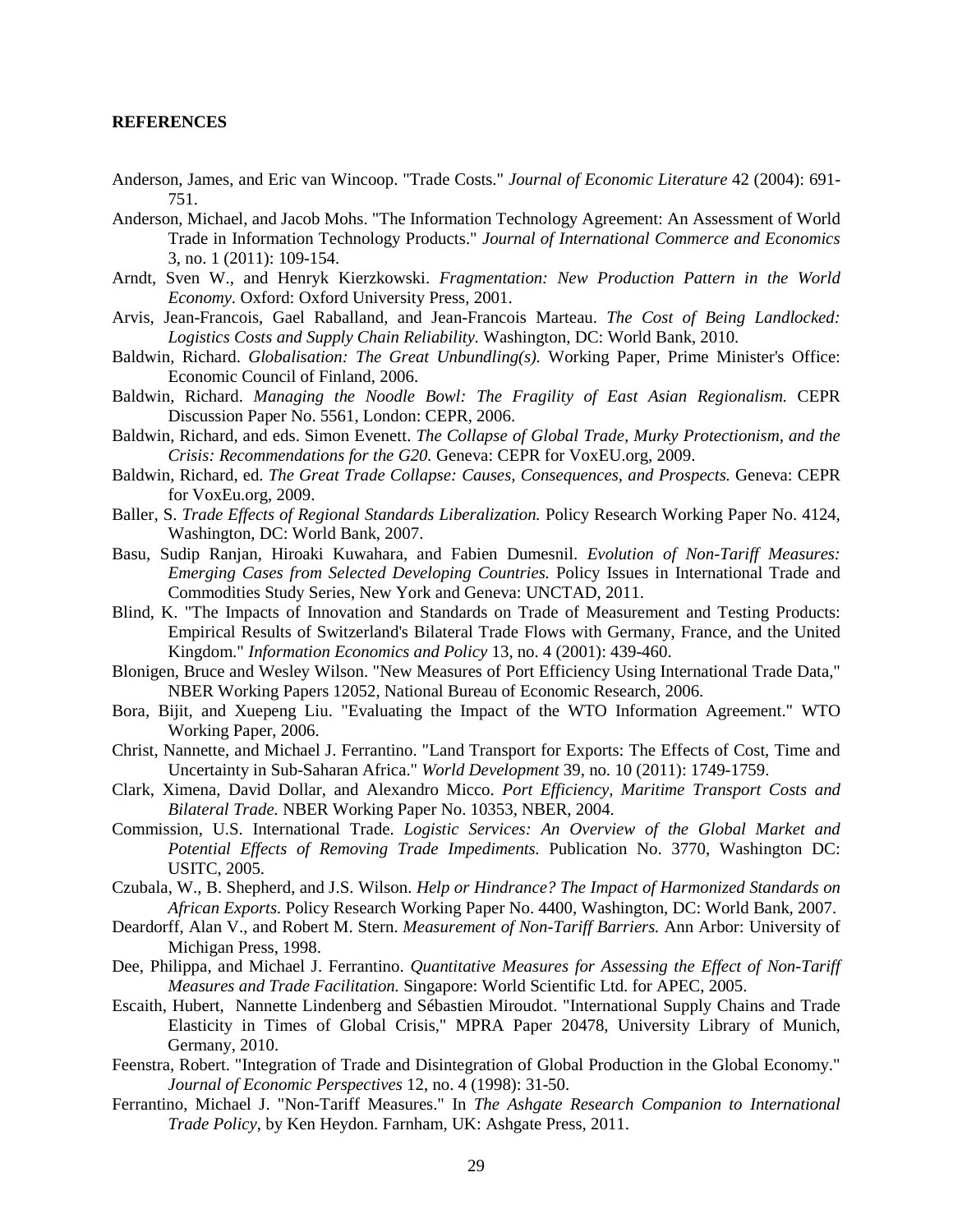- Ferrantino, Michael J. *Quantifying the Trade and Economic Effects of Non-Tariff Measures.* OECD Trade Policy Working Papers No. 28, Paris: OECD, 2006.
- Fink, Carsten, Aaditya Mattoo, and Ileana Christina Neagu. "Trade in International Maritime Services: How Much Does Policy Matter?" *World Bank Economic Review* 16, no. 1 (2002).
- Francois, Joseph F., and Ian Wooton. "Trade in International Transport Services: The Role of Competition." *Review of International Economics* 9, no. 2 (2001): 249-261.
- Gereffi, Gary, and Stacey Frederick. "The Global Apparel Value Chain, Trade, and the Crisis: Challenges and Opportunities for Developing Countries." In *Global Value Chains in a Postcrisis World; A Development Perspective*, by Olivier Cattaneo, Gary Gereffi and Cornelia Staritz, 157-209. Washington, DC: World Bank, 2010.
- Görg, Holger. "Fragmentation and Trade: US Inward Processing Trade in the EU." *Review of World Economics* 136, no. 3 (2000): 403-422.
- Hanson, Gordon H., Raymond J. Mataloni, and Matthew J. Slaughter. "Vertical Production Networks in Multinational Firms." *Review of Economics and Statistics* 87, no. 4 (2005): 664-678.
- Henson, Spencer, Rupert Loader, Akira Kawamoto and Anthony Kleitz. "An Assessment of the Costs for International Trade in Meeting Regulatory Requirements." OECD Trade Committee Working Party, TD/TC/WP(99)8/FINAL, 2000.
- Hiratsuka, Daisuke. "Vertical Intra-Regional Production Networks in East Asia: A Case Study of Hard Disk Drive Industry." IDE Working Paper, 2005.
- Hummels, David L., Dana Rapoport, and Kei-Mu Yi. "Vertical Specialization and the Changing Nature of World Trade." *Federal Reserve Bank of New York Economic Policy Review* 4, no. 2 (1998): 79- 99.
- Hummels, David. *Time as a Trade Barrier.* Working Paper, Purdue University, 2001.
- Hummels, David, Peter Minor, Matthew Reisman, and Erin Endean. *Calculating Tariff Equivalents for Time in Trade.* Working Paper, Nathan Associates for U.S. Agency for International Development, 2007.
- Kaplinsky, Raphael, and Masuma Farooki. "Global Value Chains, the Crisis, and the Shift of Markets from North to South." In *Global Value Chains in a Postcrisis World; A Development Perspective*, by Olivier Cattaneo, Gary Gereffi and Cornelia Staritz, 125-154. Washington, DC: World Bank, 2010.
- Kaplinsky, Raphael, Anne Terheggen, and Julia Tijaja. "What Happens When the Market Shifts to China? The Gabon Timber and Thai Cassave Value Chains." In *Global Value Chains in a Postcrisis World: A Development Perspective*, by Olivier Cattaneo, Gary Gereffi and Cornelia Staritz, 303- 334. Washington, DC: World Bank, 2010.
- Koopman, Robert B., Zhi Wang, and Shang-Jin Wei. *How Much of Chinese Exports is Really Made in China? Assessing Domestic Value-Added When Processing Trade is Pervasive.* NBER Working Paper No. 14109, NBER, 2008.
- Koopman, Robert, William Powers, Zhi Wang, and Shang-Jin Wei. *Give Credit Where Credit is Due: Tracing Value Added in Global Production Chains.* Working Paper 16426, National Bureau of Economic Research (NBER), 2010.
- Krishna, Kala. "Understanding Rules of Origin." In *The Origin of Goods*, by Olivier Cadot, Antoni Estevadeordal, Akiko suwa-Eisenmann and Therry Verdier, 19-34. Oxford: Oxford University Press for CEPR, 2006.
- Krugman, Paul, Richard N. Cooper, and T.N. Srinivasan. "Growing World Trade: Causes and Consequences." *Brookings Papers on Economic Activit* 1995, no. 1 (1995): 327-377.
- Linden, Greg, Kenneth L. Kraemer, and Jason Dedrick. *Who Captures Value in a Global Innovation System? The Case of Apple's iPod.* Personal Computing Industry Center Working Paper, Irvine, California: University of California at Irvine, 2007.
- Linkins, Linda, and Hugh M. Arce. *Estimating Tariff Equivalents of Non-Tariff Barriers.* Working Paper 94-06-A, U.S. International Trade Commission Office of Economics, 1994.
- Linvill, John G., Annette M. LaMond, and Robert W. Wilson, "The Competitive Status of the U.S. Electronics Industry – A Study of the Influences of Technology in Determining International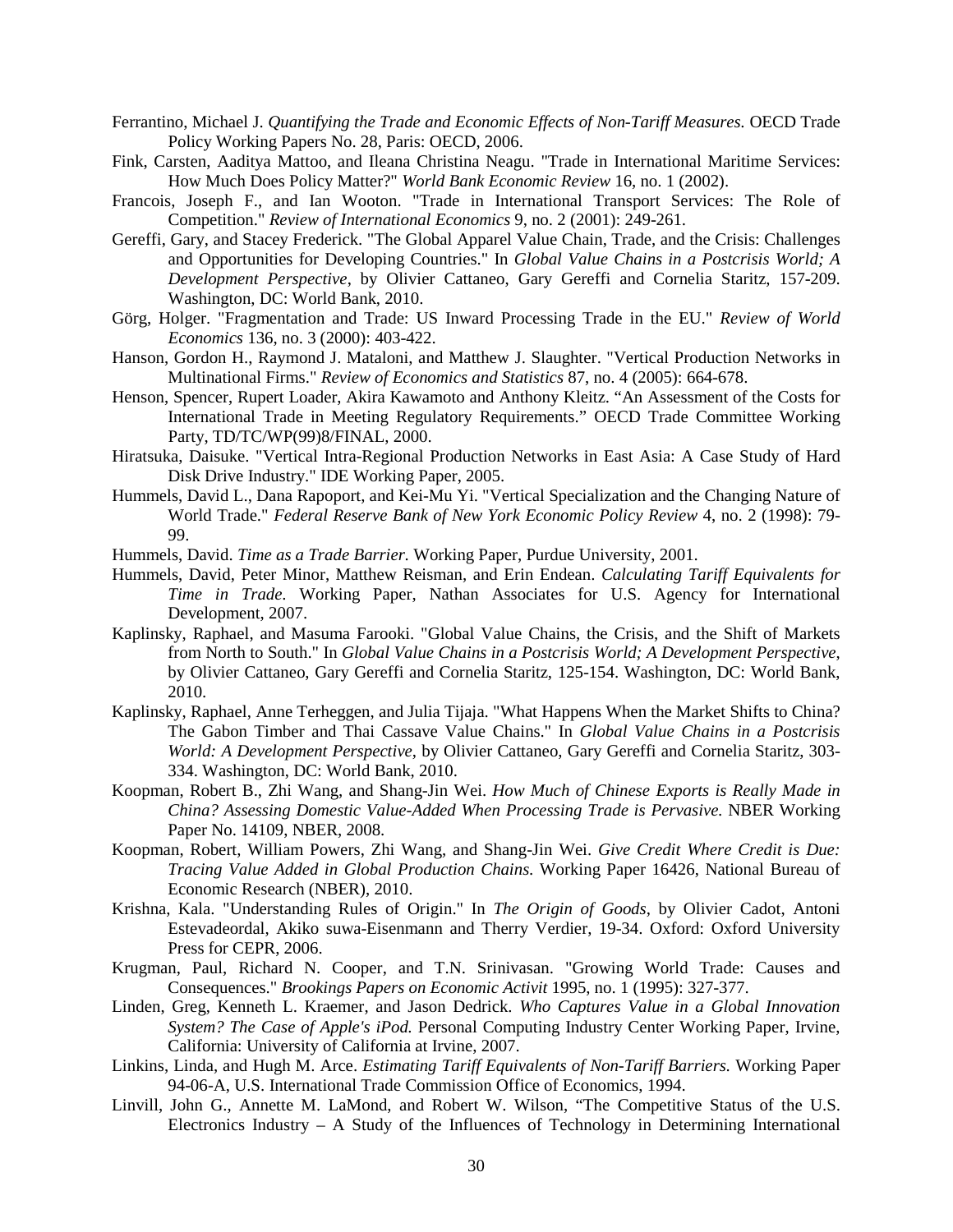Industrial Competitive Advantage." National Academy of Engineering and National Research Council. Washington, D.C.: National Academy Press, 1984.

- Londono-Kent, Maria del Pilar, and Paul E. Kent. "A Tale of Two Ports: The Cost of Inefficiency." Report for the World Bank, 2003.
- Ma, Alyson C., and Ari Van Assche. *The Role of Trade Costs in Global Production Networks.* Policy Research Working Paper No. 5490, Washington, DC: World Bank, 2010.
- Martinez, Andrew, Jesse Mora, and Jose E. Signoret. *The CoRe NTMs Database: A Compilation of Reported Non-Tariff Measures.* USITC Office of Economics Working Paper No. 2009-12-A, USITC, 2009.
- Martinez-Zarzoso, Immaculada, and Laura Marquez-Ramos. *The Effect of Trade Facilitation on Sectoral Traade.* Working Paper No. 167, Gottingen, Germany: Ibero-American Institute for Economic Research, 2007.
- Micco, Alejandro, and Tomas Servrisky. "Infrastructure, Competition Regime and Air Transport Costs: Cross-Country Evidence." World Bank Research Working Paper 3355, 2004.
- Minor, Peter, and Marinos Tsigas. *Impacts of Better Trade Facilitation in Developing Countries; Analysis with a New GTAP Database for the Value of Time in Trade.* Working Paper, Nathan Associates, 2008.
- Moenius, Johannes. *Do National Standards Hinder or Promote Trade in Electrical Products? Commeded Paper, IEC Centenary Challenge.* 2006. http://www.iecchallenge.org/papers.
- Moïsé, Evdokia. *The Cost of Introducing and Implementing Trade Facilitation Measures: Interim Report.* OECD Trade Policy Working Papers No. 8, Paris: OECD, 2004.
- Moore, Karl, and David Lewis. *Birth of the Multinational: 2000 Years of Ancient Business History.* Copenhagen: Copenhagen Business Press, 1999.
- OECD. *Maritime Transport Costs.* 2011. http://stats.oecd.org/Index.aspx?DataSetCode=MTC (accessed September 28, 2011).
- Pomfret, Richard, and Patricia Sourdin. "Trade Facilitation and the Measurement of Trade Costs." *Journal of International Commerce, Economics and Policy* 1, no. 1 (2010): 145-163.
- Portugal-Perez, Alberto, Jose-Daniel Reyes, and John S. Wilson. *Beyond the Information Technology Agreement: Harmonization of Standards and Trade in Electronics.* Policy Research Working Paper 4916, Washington DC: World Bank, 2009.
- Shepherd, Ben. *Product Standards, Harmonization, and Trade: Evidence from the Extensive Margin.* Policy Research Working Paper No. 4390, Washington, DC: World Bank, 2007.
- Shepherd, Ben. "Trade Costs and Facilitation in APEC and ASEAN: Delivering the Goods." In *Rising Non-Tariff Protectionism and Crisis Recovery*, by Mia Mikic and Martin Wermelinger, 93-110. Bangkok: UNESCAP for ARTNeT, 2010.
- Subramaninan, Uma, Michela Paludetto, and Peter Yee. *Moving Toward Competitiveness: A Value-Chain Approach.* Washington DC: World Bank, 2007.
- Swann, G.M. Peter. *International Standards and Trade - A Review of the Empirical Literature.* OECD Trade Policy Working Paper No. 97, Paris: OECD, 2010.
- Tempest, R. "Barbie and the World Economy." *Los Angeles Times*, September 22 1996: A1 and A12.
- Tilton, Mark. "Japanese Group Boycots and Closed Government Procurement Procedures as Barriers to Trade." In *The Economic Implications of Liberalizing APEC Tariff and Non-Tariff Barriers to Trade*, by U.S. International Trade Commission, 3-21 to 3-26. Washington, DC: U.S. International Trade Commission, 1998.
- Trade Compliance Center, U.S. Department of Commerce, "How can Chapter Thirteen of the NAFTA help my company?" Accessed on January  $6$ , 2012, [http://tcc.export.gov/Trade\\_Agreements/Exporters\\_Guides/List\\_All\\_Guides/NAFTA\\_chapter13\\_](http://tcc.export.gov/Trade_Agreements/Exporters_Guides/List_All_Guides/NAFTA_chapter13_guide.asp) [guide.asp](http://tcc.export.gov/Trade_Agreements/Exporters_Guides/List_All_Guides/NAFTA_chapter13_guide.asp)
- U.S. International Trade Commission. *The Economic Impact of U.S.Sanctions With Respect to Cuba.* Publication No. 3398 Washington, DC: USITC, 2001.
- —. *Logistic Services: An Overview of the Global Market and Potential Effects of Removing Trade Impediments.* Publication No. 3770, Washington, DC: USITC, 2005.